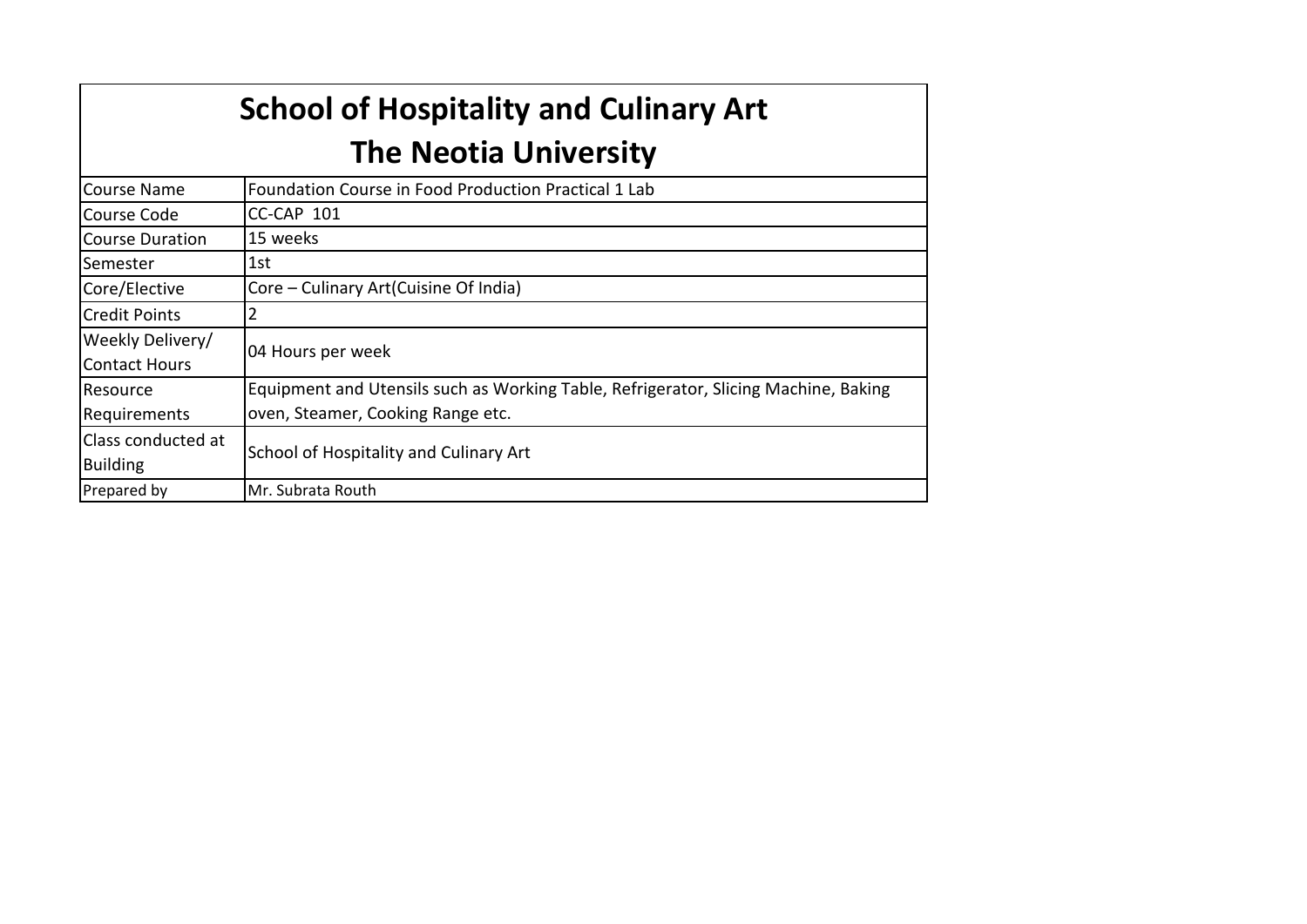# **Course Description**

This course will help our students in gaining cooking styles about Indian cuisine. Students will learn the Indian Cooking techniques which are actually followed in 5\* hotel.

## **Course Outcomes (COs)/ Learning Outcomes (LOs)**

After completion of the semester

- Students will be able to cook various foods with desired textures & consistency from Hot kitchen and such Indian dishes,Gravies,Soup,Desserts etc
- Students will be able to identify various ingredients & suggest substitute.
- Students will be able to present prepared food as per standard recipe

#### **Parameters required from the students:**

• Basic skills of cooking of Indian food & presentation

# **Prescribed and Recommended Readings:**

## **Required Textbook(s)**

Regional Indian Cuisine Book written by Parvinder Singh Bali Professional Cooking Book: Author Wayne Gisslen, Published by John Wiley & Sons, ON COOKING written by Sarah R. Labensky Published by Pearson Education

#### **Recommended Readings**

Regional Indian Cuisine Book written by Parvinder Singh Bali

## **Other Learning Resources for use:**

Informative YouTube Videos, www.slideshare.net, www.hmhub.in, Various links provided by the book publishers etc.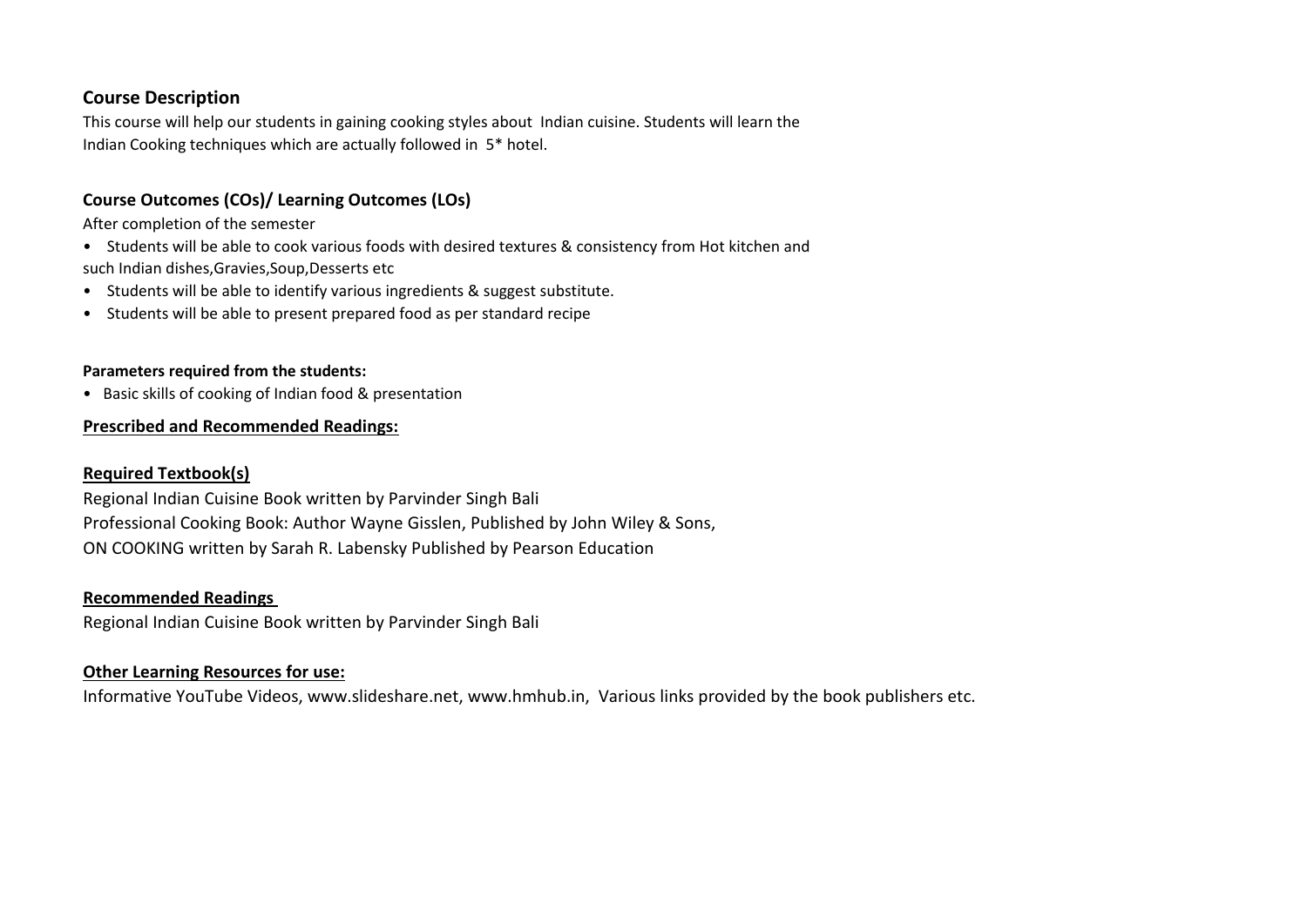|                         | <b>Foundation Course Food Production Practical 1 Lab</b>                                                           |       |  |  |  |  |  |
|-------------------------|--------------------------------------------------------------------------------------------------------------------|-------|--|--|--|--|--|
|                         | <b>1st Semester</b>                                                                                                |       |  |  |  |  |  |
|                         | <b>B.Sc Culinary Arts</b>                                                                                          |       |  |  |  |  |  |
| SL NO                   | <b>TOPIC</b>                                                                                                       | Hours |  |  |  |  |  |
|                         | 1) EQUIPMENT - Identification, Description, Uses & handling                                                        |       |  |  |  |  |  |
| $\mathbf{1}$            | 2) HYGIENE - Personal & Food Hygiene, Grooming                                                                     | 4     |  |  |  |  |  |
|                         | 3) SAFETY AT WORK - Equipment & Knife Safety                                                                       |       |  |  |  |  |  |
| $\overline{z}$          | <b>CUTS</b>                                                                                                        | 4     |  |  |  |  |  |
|                         | Julienne, jardinière, macedoine, brunoise, payssane, dices, Diamond/Lozenge, cubes,<br>shred/chiffonade, mirepoix. |       |  |  |  |  |  |
|                         | PROCESSING OF COMMODITIES                                                                                          |       |  |  |  |  |  |
|                         | 1) FABRICATION OF CHICKEN                                                                                          |       |  |  |  |  |  |
| $\overline{\mathbf{3}}$ | (A) Dressing, jointing for curry cuts, tandori cuts etc.                                                           | 4     |  |  |  |  |  |
|                         | (B) Preparation of boneless chicken<br>2) <b>FABRICATION OF FISH</b>                                               |       |  |  |  |  |  |
|                         | (A) Filleting of fish - Crumb fried fish                                                                           |       |  |  |  |  |  |
|                         | Menu <sub>1</sub>                                                                                                  |       |  |  |  |  |  |
| 4                       | Potol Bhaja                                                                                                        | 4     |  |  |  |  |  |
|                         | Moong dal Khichdi<br>Tomato & Khejur Chutney                                                                       |       |  |  |  |  |  |
|                         | Papad Bhaja                                                                                                        |       |  |  |  |  |  |
|                         | Menu <sub>2</sub>                                                                                                  |       |  |  |  |  |  |
| 5                       | Amritsari Macchi<br>Yellow dal fry                                                                                 | 4     |  |  |  |  |  |
|                         | Murgh Makhani                                                                                                      |       |  |  |  |  |  |
|                         | <b>Steamed Rice</b>                                                                                                |       |  |  |  |  |  |
|                         | Menu <sub>3</sub>                                                                                                  |       |  |  |  |  |  |
| 6                       | Veg Shami Kebab                                                                                                    | 4     |  |  |  |  |  |
|                         | Gosht Shahi Korma<br>Vegetable Pulao                                                                               |       |  |  |  |  |  |
|                         | Menu <sub>4</sub>                                                                                                  |       |  |  |  |  |  |
|                         | Rasam                                                                                                              |       |  |  |  |  |  |
| $\overline{7}$          | Chicken Chettinad                                                                                                  | 4     |  |  |  |  |  |
|                         | Cabbage Thoran<br>Lemon Rice                                                                                       |       |  |  |  |  |  |
|                         | Menu <sub>5</sub>                                                                                                  |       |  |  |  |  |  |
|                         | Samosa                                                                                                             |       |  |  |  |  |  |
| 8                       | Paneer Kati Roll<br>Pavesh                                                                                         | 4     |  |  |  |  |  |
|                         | Shahi Tukda                                                                                                        |       |  |  |  |  |  |
|                         | Menu <sub>6</sub>                                                                                                  |       |  |  |  |  |  |
|                         | <b>STOCKS</b>                                                                                                      |       |  |  |  |  |  |
| 9                       | 1) White & brown stock                                                                                             | 4     |  |  |  |  |  |
|                         | 2) Vegetable Stocks                                                                                                |       |  |  |  |  |  |
|                         | 3) Application of Stock - Prepare one soup e.g. Cream of Tomato                                                    |       |  |  |  |  |  |
|                         | Menu 7<br><b>Sauces - Preparation Basic mother sauces</b><br>1)                                                    |       |  |  |  |  |  |
|                         | Bechamel/White sauce                                                                                               |       |  |  |  |  |  |
| 10                      | 2) Espagnole/Brown sauce                                                                                           | 4     |  |  |  |  |  |
|                         | 3) Veloute sauce 4) Hollandaise Sauce                                                                              |       |  |  |  |  |  |
|                         | 5) Mayonnaise Sauce                                                                                                |       |  |  |  |  |  |
|                         | 6) Tomato Sauce<br>MENU-8                                                                                          |       |  |  |  |  |  |
|                         | Salade Verte avec Vinaigrette                                                                                      |       |  |  |  |  |  |
| 11                      | Cauliflower Mornay                                                                                                 | 4     |  |  |  |  |  |
|                         | <b>Poulet Grillee</b><br>Lemon Tart                                                                                |       |  |  |  |  |  |
|                         | MENU - 9                                                                                                           |       |  |  |  |  |  |
|                         | Minestrone Soupe                                                                                                   |       |  |  |  |  |  |
| 12                      | <b>Bread Rolls</b>                                                                                                 | 4     |  |  |  |  |  |
|                         | Poisson cuit avec sauce tomate                                                                                     |       |  |  |  |  |  |
|                         | Crème Caramel<br><b>MENU - 10</b>                                                                                  |       |  |  |  |  |  |
|                         | Salade Waldorf                                                                                                     |       |  |  |  |  |  |
| 13                      | Poulet Stroganoff                                                                                                  | 4     |  |  |  |  |  |
|                         | <b>Riz Pilaf</b>                                                                                                   |       |  |  |  |  |  |
|                         | <b>Chocolate Cookies</b><br><b>MENU - 11</b>                                                                       |       |  |  |  |  |  |
|                         | Salade a la Bretonne                                                                                               | 4     |  |  |  |  |  |
| 14                      | Poulet sauté chasseur                                                                                              |       |  |  |  |  |  |
|                         | French Baguette<br>Bouquetière de Légumes                                                                          |       |  |  |  |  |  |
|                         | <b>MENU - 12</b>                                                                                                   |       |  |  |  |  |  |
|                         | Gazpacho                                                                                                           |       |  |  |  |  |  |
| 15                      | <b>Bread Sticks</b><br>Poisson Grillé Hollandaise                                                                  | 4     |  |  |  |  |  |
|                         | <b>Haricot Verts</b>                                                                                               |       |  |  |  |  |  |
|                         | <b>TOTAL</b>                                                                                                       | 60    |  |  |  |  |  |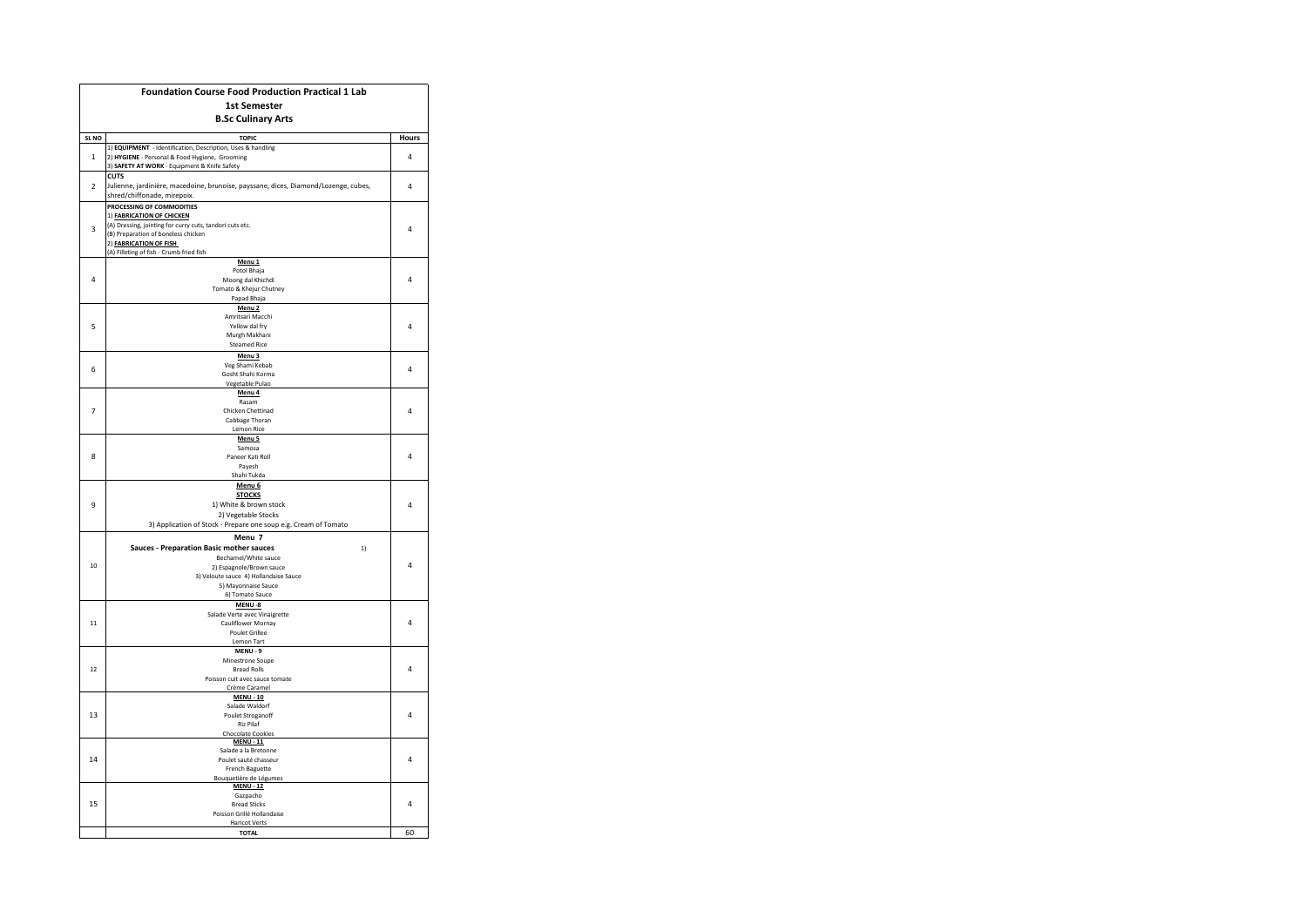|                                                                                                                        | PRACTICAL MANUAL                                                                                                       |                                                                                                |                          |                                                                                                                                               |                      |                                                                         |  |  |  |  |
|------------------------------------------------------------------------------------------------------------------------|------------------------------------------------------------------------------------------------------------------------|------------------------------------------------------------------------------------------------|--------------------------|-----------------------------------------------------------------------------------------------------------------------------------------------|----------------------|-------------------------------------------------------------------------|--|--|--|--|
|                                                                                                                        |                                                                                                                        |                                                                                                | <b>B.Sc Culinary Art</b> |                                                                                                                                               |                      |                                                                         |  |  |  |  |
| <b>SUBJECT:</b>                                                                                                        |                                                                                                                        | <b>Foundation Course in Food Production Practical 1 Lab</b>                                    | PRACTICAL NO:            | $\mathbf{1}$                                                                                                                                  | Faculty:             |                                                                         |  |  |  |  |
|                                                                                                                        | <b>Equipments</b>                                                                                                      | Hygiene                                                                                        |                          |                                                                                                                                               | <b>HOURS:</b>        | 3 hours 45 mins                                                         |  |  |  |  |
| <b>TOPIC:</b>                                                                                                          | Safety at work                                                                                                         |                                                                                                | <b>SEMESTER:</b>         | $\mathbf{1}$                                                                                                                                  | <b>Approved By:</b>  | <b>Deputy Director</b>                                                  |  |  |  |  |
|                                                                                                                        |                                                                                                                        |                                                                                                |                          |                                                                                                                                               |                      |                                                                         |  |  |  |  |
| <b>LEARNING OUTCOME</b>                                                                                                | Students are able to identify all equipments                                                                           |                                                                                                |                          |                                                                                                                                               |                      |                                                                         |  |  |  |  |
|                                                                                                                        | They are able to handle all equipments                                                                                 |                                                                                                |                          |                                                                                                                                               |                      |                                                                         |  |  |  |  |
|                                                                                                                        | They are able to explain hygiene and safety                                                                            |                                                                                                |                          |                                                                                                                                               |                      |                                                                         |  |  |  |  |
| RESOURCES: Equipment and Utensils such as Working Table, Cooking Range, Deep fat frier, Salamander, oven, tandoor etc. |                                                                                                                        |                                                                                                |                          |                                                                                                                                               |                      |                                                                         |  |  |  |  |
|                                                                                                                        |                                                                                                                        |                                                                                                |                          |                                                                                                                                               |                      |                                                                         |  |  |  |  |
|                                                                                                                        |                                                                                                                        | REFERENCES: 1) Professional Cooking Book: Author Wayne Gisslen, Published by John Wiley & Sons |                          |                                                                                                                                               |                      |                                                                         |  |  |  |  |
|                                                                                                                        |                                                                                                                        | 2) ON COOKING written by Sarah R. Labensky Published by Pearson Education                      |                          |                                                                                                                                               |                      |                                                                         |  |  |  |  |
|                                                                                                                        |                                                                                                                        | 3) Regional Indian Cuisine Book written by Parvinder Singh Bali                                |                          |                                                                                                                                               |                      |                                                                         |  |  |  |  |
|                                                                                                                        | VIDEO LINK -- KITCHEN EQUIPMENT --- https://drive.google.com/file/d/1RZ6W-2FYaJF1ewQkb-HaHwhdlpSXWutp/view?usp=sharing |                                                                                                |                          |                                                                                                                                               |                      |                                                                         |  |  |  |  |
|                                                                                                                        | <b>LEARNING OBJECTIVES:</b>                                                                                            |                                                                                                |                          |                                                                                                                                               |                      |                                                                         |  |  |  |  |
| 1                                                                                                                      | Students should be able to name equipments and identify them.                                                          |                                                                                                |                          |                                                                                                                                               |                      |                                                                         |  |  |  |  |
| $\overline{2}$                                                                                                         | Students should be able to understand Hygiene and safety at workplace.                                                 |                                                                                                |                          |                                                                                                                                               |                      |                                                                         |  |  |  |  |
|                                                                                                                        |                                                                                                                        |                                                                                                |                          |                                                                                                                                               |                      |                                                                         |  |  |  |  |
| <b>METHODOLOGY:</b>                                                                                                    |                                                                                                                        |                                                                                                |                          |                                                                                                                                               |                      |                                                                         |  |  |  |  |
|                                                                                                                        | <b>PERTICULARS</b>                                                                                                     | <b>TIME</b>                                                                                    |                          |                                                                                                                                               | <b>TASK</b>          |                                                                         |  |  |  |  |
|                                                                                                                        | Hygiene & Grooming Check up                                                                                            | 10 minutes                                                                                     |                          |                                                                                                                                               |                      | Students have to maintain high standard Hygiene and Grooming as per SOP |  |  |  |  |
|                                                                                                                        |                                                                                                                        |                                                                                                |                          |                                                                                                                                               |                      |                                                                         |  |  |  |  |
|                                                                                                                        |                                                                                                                        |                                                                                                | $\bullet$                | Instruct students about various equipments                                                                                                    |                      |                                                                         |  |  |  |  |
| <b>Briefing</b>                                                                                                        |                                                                                                                        | 15 minutes                                                                                     |                          | Share with them equipment handling ideas, maintaining hygiene and safet<br>Groom them about Social distance and maintain inside Practical Lab |                      |                                                                         |  |  |  |  |
|                                                                                                                        |                                                                                                                        |                                                                                                |                          |                                                                                                                                               |                      |                                                                         |  |  |  |  |
|                                                                                                                        |                                                                                                                        | 2hr 30mins                                                                                     |                          | Show each and every euipment, handling procedures and uses<br>$\bullet$<br>$\bullet$                                                          |                      |                                                                         |  |  |  |  |
| <b>Introduction</b>                                                                                                    |                                                                                                                        |                                                                                                |                          | Describe about hygiene, maintaining hygiene, grooming                                                                                         |                      |                                                                         |  |  |  |  |
| Presentation                                                                                                           |                                                                                                                        |                                                                                                |                          | Show various types of knives, handling of knives and uses                                                                                     |                      |                                                                         |  |  |  |  |
|                                                                                                                        |                                                                                                                        | 30 minutes                                                                                     |                          | Present all Equipments, hygiene standard and safety                                                                                           |                      |                                                                         |  |  |  |  |
| Closing                                                                                                                |                                                                                                                        | 20 minutes                                                                                     |                          | Cleaning of all equipments<br>Closing has to be done as per SOP                                                                               |                      |                                                                         |  |  |  |  |
|                                                                                                                        |                                                                                                                        |                                                                                                |                          |                                                                                                                                               |                      |                                                                         |  |  |  |  |
|                                                                                                                        |                                                                                                                        |                                                                                                |                          |                                                                                                                                               |                      |                                                                         |  |  |  |  |
|                                                                                                                        |                                                                                                                        |                                                                                                |                          |                                                                                                                                               |                      |                                                                         |  |  |  |  |
|                                                                                                                        |                                                                                                                        | <b>POSSIBLE SOURCES OF ERRORS &amp; RECTIFICATION :</b>                                        |                          |                                                                                                                                               | <b>RECTIFICATION</b> |                                                                         |  |  |  |  |
|                                                                                                                        | Wrong identification of equipments                                                                                     | <b>POSSIBLE ERRORS</b>                                                                         |                          | Show repeatedly, let them identify and explain                                                                                                |                      |                                                                         |  |  |  |  |
|                                                                                                                        | Don't understand tachnical languages                                                                                   |                                                                                                |                          |                                                                                                                                               |                      | Explain in simple words and side by side introduce with technical words |  |  |  |  |
|                                                                                                                        |                                                                                                                        |                                                                                                |                          |                                                                                                                                               |                      |                                                                         |  |  |  |  |
|                                                                                                                        | Wrongly identify and uses of knives                                                                                    |                                                                                                |                          | Repeatedly show them uses and handling                                                                                                        |                      |                                                                         |  |  |  |  |
|                                                                                                                        |                                                                                                                        |                                                                                                |                          |                                                                                                                                               |                      |                                                                         |  |  |  |  |
| <b>RESULT ANALYSIS</b>                                                                                                 |                                                                                                                        |                                                                                                |                          |                                                                                                                                               |                      |                                                                         |  |  |  |  |
|                                                                                                                        | They are able to identify all large and small euipments                                                                | Must be able to handle all equipments in proper safe way                                       |                          |                                                                                                                                               |                      | Should have enough                                                      |  |  |  |  |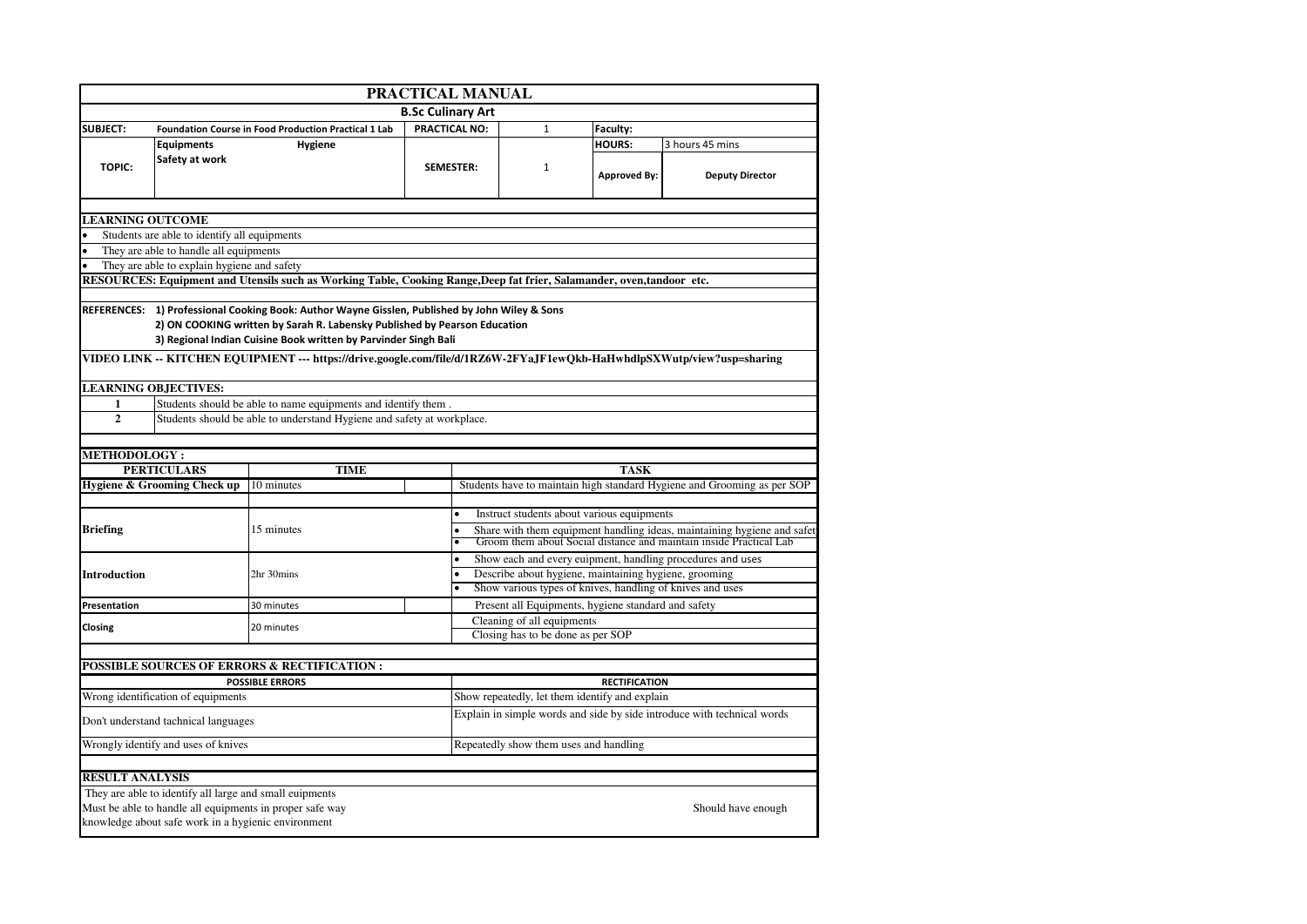|                            | PRACTICAL MANUAL                                      |                                                                                                                                                                                                                                                                                                                                                                    |                          |                                                                        |                                       |                                                 |                                                                         |  |  |  |
|----------------------------|-------------------------------------------------------|--------------------------------------------------------------------------------------------------------------------------------------------------------------------------------------------------------------------------------------------------------------------------------------------------------------------------------------------------------------------|--------------------------|------------------------------------------------------------------------|---------------------------------------|-------------------------------------------------|-------------------------------------------------------------------------|--|--|--|
|                            |                                                       |                                                                                                                                                                                                                                                                                                                                                                    | <b>B.Sc Culinary Art</b> |                                                                        |                                       |                                                 |                                                                         |  |  |  |
| <b>SUBJECT:</b>            |                                                       | <b>Foundation Course in Food Production Practical 1 Lab</b>                                                                                                                                                                                                                                                                                                        | <b>PRACTICAL NO:</b>     |                                                                        | $\overline{2}$                        | Faculty:                                        |                                                                         |  |  |  |
|                            | CUTS -- Julienne, jardinière,                         | brunoise,                                                                                                                                                                                                                                                                                                                                                          |                          |                                                                        |                                       | <b>HOURS:</b>                                   | 3 hours 45 mins                                                         |  |  |  |
| <b>TOPIC:</b>              | payssane, dices<br>shred/chiffonade, mirepoix         | Diamond/Lozenge, cubes                                                                                                                                                                                                                                                                                                                                             | <b>SEMESTER:</b>         |                                                                        | $\mathbf{1}$                          | <b>Approved By:</b>                             | <b>Deputy Director</b>                                                  |  |  |  |
|                            |                                                       |                                                                                                                                                                                                                                                                                                                                                                    |                          |                                                                        |                                       |                                                 |                                                                         |  |  |  |
| <b>LEARNING OUTCOME</b>    |                                                       |                                                                                                                                                                                                                                                                                                                                                                    |                          |                                                                        |                                       |                                                 |                                                                         |  |  |  |
|                            | Students are able to do basic cuts                    |                                                                                                                                                                                                                                                                                                                                                                    |                          |                                                                        |                                       |                                                 |                                                                         |  |  |  |
|                            | They are able to Present all cuts with proper size    |                                                                                                                                                                                                                                                                                                                                                                    |                          |                                                                        |                                       |                                                 |                                                                         |  |  |  |
|                            | They are able to explain all cuts                     |                                                                                                                                                                                                                                                                                                                                                                    |                          |                                                                        |                                       |                                                 |                                                                         |  |  |  |
|                            |                                                       | RESOURCES: Equipment and Utensils such as Working Table, Cooking Range, Chopping board, knives etc.                                                                                                                                                                                                                                                                |                          |                                                                        |                                       |                                                 |                                                                         |  |  |  |
|                            |                                                       | REFERENCES: 1) Professional Cooking Book: Author Wayne Gisslen, Published by John Wiley & Sons<br>2) ON COOKING written by Sarah R. Labensky Published by Pearson Education<br>3) Regional Indian Cuisine Book written by Parvinder Singh Bali<br>VIDEO LINK -- CUTS OF VEG --- https://drive.google.com/file/d/1ytTUC2KrgoiZF6SdEaRBeHxW12GJAeWk/view?usp=sharing |                          |                                                                        |                                       |                                                 |                                                                         |  |  |  |
|                            | <b>LEARNING OBJECTIVES:</b>                           |                                                                                                                                                                                                                                                                                                                                                                    |                          |                                                                        |                                       |                                                 |                                                                         |  |  |  |
| 1                          |                                                       | Students should be able to name ingredients and list down steps of each preparation as per standard cuts.                                                                                                                                                                                                                                                          |                          |                                                                        |                                       |                                                 |                                                                         |  |  |  |
| $\overline{2}$             |                                                       | Students should be able to do each cuts and also be able to present perfectly.                                                                                                                                                                                                                                                                                     |                          |                                                                        |                                       |                                                 |                                                                         |  |  |  |
|                            |                                                       |                                                                                                                                                                                                                                                                                                                                                                    |                          |                                                                        |                                       |                                                 |                                                                         |  |  |  |
| <b>METHODOLOGY:</b>        |                                                       |                                                                                                                                                                                                                                                                                                                                                                    |                          |                                                                        |                                       |                                                 |                                                                         |  |  |  |
|                            | <b>PERTICULARS</b>                                    | <b>TIME</b>                                                                                                                                                                                                                                                                                                                                                        |                          |                                                                        |                                       | <b>TASK</b>                                     |                                                                         |  |  |  |
|                            | Hygiene & Grooming Check up                           | 10 minutes                                                                                                                                                                                                                                                                                                                                                         |                          |                                                                        |                                       |                                                 | Students have to maintain high standard Hygiene and Grooming as per SOP |  |  |  |
|                            |                                                       | 15 minutes                                                                                                                                                                                                                                                                                                                                                         | $\bullet$                | Instruct students about cutting methodology                            |                                       |                                                 |                                                                         |  |  |  |
| <b>Briefing</b>            |                                                       |                                                                                                                                                                                                                                                                                                                                                                    |                          | Share with them some cutting ideas                                     |                                       |                                                 |                                                                         |  |  |  |
|                            |                                                       |                                                                                                                                                                                                                                                                                                                                                                    |                          | Groom them about Social distance and maintain inside Practical Lab     |                                       |                                                 |                                                                         |  |  |  |
|                            |                                                       |                                                                                                                                                                                                                                                                                                                                                                    | $\bullet$                | Collect all vegetables and wash them properly                          |                                       |                                                 |                                                                         |  |  |  |
| Preparation                |                                                       | 2hr 30mins                                                                                                                                                                                                                                                                                                                                                         |                          | Peel vegetables , cuts Julienne, jardinière, brunoise, payssane, dices |                                       |                                                 |                                                                         |  |  |  |
|                            |                                                       |                                                                                                                                                                                                                                                                                                                                                                    |                          | Take leafy vegetables and cut shred/chiffonade                         |                                       |                                                 |                                                                         |  |  |  |
| Presentation               |                                                       | 15 minutes                                                                                                                                                                                                                                                                                                                                                         |                          |                                                                        |                                       | Present all cuts of vegetables with proper size |                                                                         |  |  |  |
| <b>Tasting</b>             |                                                       | 15 minutes                                                                                                                                                                                                                                                                                                                                                         |                          | of the ingredients                                                     |                                       |                                                 | Tasting will be done by Teacher & Students also to know exact character |  |  |  |
| Closing                    |                                                       | 20 minutes                                                                                                                                                                                                                                                                                                                                                         |                          |                                                                        | Cleaning of all equipments            |                                                 |                                                                         |  |  |  |
|                            |                                                       |                                                                                                                                                                                                                                                                                                                                                                    |                          |                                                                        | Closing has to be done as per SOP     |                                                 |                                                                         |  |  |  |
|                            |                                                       |                                                                                                                                                                                                                                                                                                                                                                    |                          |                                                                        |                                       |                                                 |                                                                         |  |  |  |
|                            |                                                       | <b>POSSIBLE SOURCES OF ERRORS &amp; RECTIFICATION:</b>                                                                                                                                                                                                                                                                                                             |                          |                                                                        |                                       |                                                 |                                                                         |  |  |  |
|                            |                                                       | <b>POSSIBLE ERRORS</b>                                                                                                                                                                                                                                                                                                                                             |                          |                                                                        |                                       | <b>RECTIFICATION</b>                            |                                                                         |  |  |  |
|                            | Julienne cuts are not in proper shape                 |                                                                                                                                                                                                                                                                                                                                                                    |                          |                                                                        | Show them perfect way and actual size |                                                 |                                                                         |  |  |  |
|                            | Macedoine, brunoise are same                          |                                                                                                                                                                                                                                                                                                                                                                    |                          | Both cuts in same way but sizes are different, show proper sizes       |                                       |                                                 |                                                                         |  |  |  |
|                            | Shred/chiffonade of leafy vegetables are mashed       |                                                                                                                                                                                                                                                                                                                                                                    |                          |                                                                        | Show how to hold leafy vegetables     |                                                 |                                                                         |  |  |  |
|                            |                                                       |                                                                                                                                                                                                                                                                                                                                                                    |                          |                                                                        |                                       |                                                 |                                                                         |  |  |  |
| <b>RESULT ANALYSIS</b>     |                                                       |                                                                                                                                                                                                                                                                                                                                                                    |                          |                                                                        |                                       |                                                 |                                                                         |  |  |  |
| shred/chiffonade, mirepoix | Basic cuts like Julienne has to be done in proper way | Technique to cut of brunoise, payssane, Diamond/Lozenge                                                                                                                                                                                                                                                                                                            |                          |                                                                        |                                       |                                                 | Proper technique of cutting                                             |  |  |  |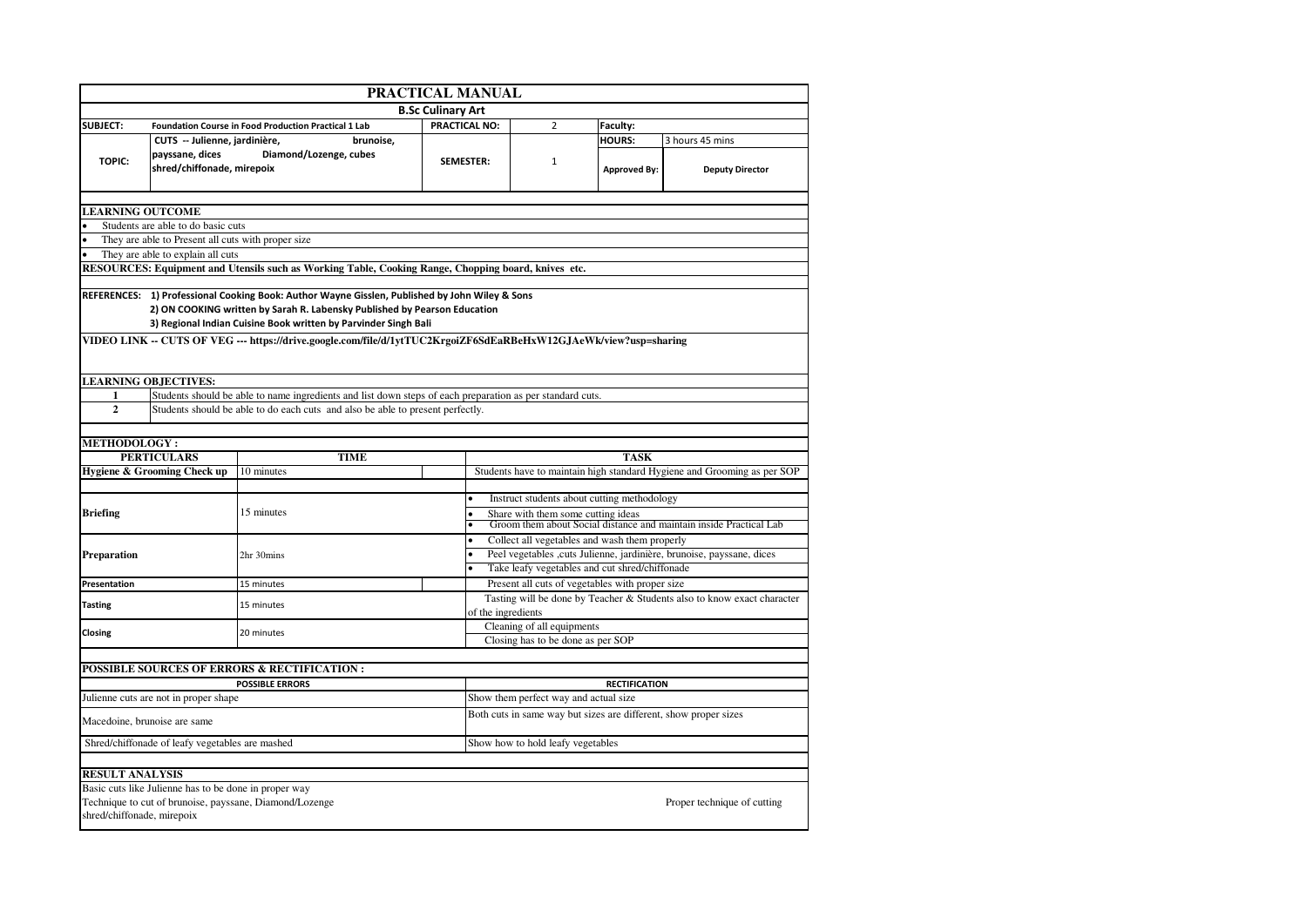|                         |                                                                                                      |                                                                                                                          | PRACTICAL MANUAL         |                                                                                                                           |                                                                                  |                                                                         |  |  |  |
|-------------------------|------------------------------------------------------------------------------------------------------|--------------------------------------------------------------------------------------------------------------------------|--------------------------|---------------------------------------------------------------------------------------------------------------------------|----------------------------------------------------------------------------------|-------------------------------------------------------------------------|--|--|--|
|                         |                                                                                                      |                                                                                                                          | <b>B.Sc Culinary Art</b> |                                                                                                                           |                                                                                  |                                                                         |  |  |  |
| <b>SUBJECT:</b>         |                                                                                                      | Foundation Course in Food Production Practical 1 Lab                                                                     | PRACTICAL NO:            | 8                                                                                                                         | Faculty:                                                                         |                                                                         |  |  |  |
|                         | PROCESSING OF COMMODITIES                                                                            |                                                                                                                          |                          |                                                                                                                           | <b>HOURS:</b>                                                                    | 3 hours 45 mins                                                         |  |  |  |
|                         | <b>FABRICATION OF CHICKEN</b>                                                                        |                                                                                                                          |                          |                                                                                                                           |                                                                                  |                                                                         |  |  |  |
| <b>TOPIC:</b>           | <b>FABRICATION OF FISH</b><br><b>SEMESTER:</b>                                                       |                                                                                                                          | $\mathbf{1}$             | <b>Approved By:</b>                                                                                                       | <b>Deputy Director</b>                                                           |                                                                         |  |  |  |
| <b>LEARNING OUTCOME</b> |                                                                                                      |                                                                                                                          |                          |                                                                                                                           |                                                                                  |                                                                         |  |  |  |
|                         |                                                                                                      | Students are able to do joining and febrication of chicken                                                               |                          |                                                                                                                           |                                                                                  |                                                                         |  |  |  |
|                         |                                                                                                      | They are able to Present febrication of chicken and febrication of fish                                                  |                          |                                                                                                                           |                                                                                  |                                                                         |  |  |  |
|                         | They are able to explain all methods of febrication                                                  |                                                                                                                          |                          |                                                                                                                           |                                                                                  |                                                                         |  |  |  |
|                         |                                                                                                      | RESOURCES: Equipment and Utensils such as Working Table, Cooking Range, Deep fat frier, etc.                             |                          |                                                                                                                           |                                                                                  |                                                                         |  |  |  |
|                         |                                                                                                      |                                                                                                                          |                          |                                                                                                                           |                                                                                  |                                                                         |  |  |  |
|                         |                                                                                                      | REFERENCES: 1) Professional Cooking Book: Author Wayne Gisslen, Published by John Wiley & Sons                           |                          |                                                                                                                           |                                                                                  |                                                                         |  |  |  |
|                         |                                                                                                      | 2) ON COOKING written by Sarah R. Labensky Published by Pearson Education                                                |                          |                                                                                                                           |                                                                                  |                                                                         |  |  |  |
|                         |                                                                                                      | 3) Regional Indian Cuisine Book written by Parvinder Singh Bali                                                          |                          |                                                                                                                           |                                                                                  |                                                                         |  |  |  |
|                         |                                                                                                      | VIDEO LINK -- PROCESSING OF COMMODITIES -- https://drive.google.com/file/d/1LqzFACk7apAMA7wXvZ17r wm-                    |                          |                                                                                                                           |                                                                                  |                                                                         |  |  |  |
|                         | Y5MKNXC/view?usp=sharing                                                                             | https://drive.google.com/file/d/19mT4zmPgOmLCEX8I7vo3Fq2sR-nmZn7S/view?usp=sharing                                       |                          |                                                                                                                           |                                                                                  |                                                                         |  |  |  |
|                         | <b>LEARNING OBJECTIVES:</b>                                                                          |                                                                                                                          |                          |                                                                                                                           |                                                                                  |                                                                         |  |  |  |
| 1                       |                                                                                                      | Students should be able to name ingredients and list down steps of each preparation as per standard febrication methods. |                          |                                                                                                                           |                                                                                  |                                                                         |  |  |  |
| $\overline{2}$          | Students should be able to do febrication of chicken and fish and also be able to present perfectly. |                                                                                                                          |                          |                                                                                                                           |                                                                                  |                                                                         |  |  |  |
|                         |                                                                                                      |                                                                                                                          |                          |                                                                                                                           |                                                                                  |                                                                         |  |  |  |
| <b>METHODOLOGY:</b>     |                                                                                                      |                                                                                                                          |                          |                                                                                                                           |                                                                                  |                                                                         |  |  |  |
|                         | <b>PERTICULARS</b>                                                                                   | <b>TIME</b>                                                                                                              |                          |                                                                                                                           | <b>TASK</b>                                                                      |                                                                         |  |  |  |
|                         | Hygiene & Grooming Check up                                                                          | 10 minutes                                                                                                               |                          |                                                                                                                           |                                                                                  | Students have to maintain high standard Hygiene and Grooming as per SOP |  |  |  |
|                         |                                                                                                      |                                                                                                                          |                          |                                                                                                                           |                                                                                  |                                                                         |  |  |  |
|                         |                                                                                                      | 15 minutes                                                                                                               | $\bullet$                | Instruct students about joints, cuts and febrication methodology                                                          |                                                                                  |                                                                         |  |  |  |
| <b>Briefing</b>         |                                                                                                      |                                                                                                                          | $\overline{\phantom{a}}$ | Share with them some febrication ideas<br>$\bullet$<br>Groom them about Social distance and maintain inside Practical Lab |                                                                                  |                                                                         |  |  |  |
|                         |                                                                                                      |                                                                                                                          |                          | Collect all ingredients and do mise-en-place<br>$\bullet$                                                                 |                                                                                  |                                                                         |  |  |  |
| <b>Preparation</b>      |                                                                                                      | 2hr 30mins                                                                                                               |                          | Febricating chicken and fish Dressing, jointing, boneless chicken                                                         |                                                                                  |                                                                         |  |  |  |
|                         |                                                                                                      |                                                                                                                          | $\bullet$                | Filleting of fish, prepare Crumb fried fish                                                                               |                                                                                  |                                                                         |  |  |  |
| Presentation            |                                                                                                      | 15 minutes                                                                                                               |                          |                                                                                                                           |                                                                                  | Present all food items prepared by using different methods of cooking   |  |  |  |
|                         |                                                                                                      |                                                                                                                          |                          |                                                                                                                           |                                                                                  | Tasting will be done by Teacher & Students also to know exact character |  |  |  |
| <b>Tasting</b>          |                                                                                                      | 15 minutes                                                                                                               |                          | of the ingredients                                                                                                        |                                                                                  |                                                                         |  |  |  |
| Closing                 |                                                                                                      | 20 minutes                                                                                                               |                          | Cleaning of all equipments                                                                                                |                                                                                  |                                                                         |  |  |  |
|                         |                                                                                                      |                                                                                                                          |                          | Closing has to be done as per SOP                                                                                         |                                                                                  |                                                                         |  |  |  |
|                         |                                                                                                      |                                                                                                                          |                          |                                                                                                                           |                                                                                  |                                                                         |  |  |  |
|                         |                                                                                                      | <b>POSSIBLE SOURCES OF ERRORS &amp; RECTIFICATION:</b>                                                                   |                          |                                                                                                                           |                                                                                  |                                                                         |  |  |  |
|                         | Joints and cuts are not done in proper shape                                                         | <b>POSSIBLE ERRORS</b>                                                                                                   |                          |                                                                                                                           | <b>RECTIFICATION</b><br>Follow proper technique of holding meat, joints and cuts |                                                                         |  |  |  |
|                         |                                                                                                      |                                                                                                                          |                          |                                                                                                                           |                                                                                  |                                                                         |  |  |  |
|                         | During filleting fish, fleshes are cutting with the skin                                             |                                                                                                                          |                          | Proper technique to do filleting                                                                                          |                                                                                  |                                                                         |  |  |  |
|                         | Fried fishes are dark brown in colour                                                                |                                                                                                                          |                          | Oil temparature checking procedure                                                                                        |                                                                                  |                                                                         |  |  |  |
| <b>RESULT ANALYSIS</b>  |                                                                                                      |                                                                                                                          |                          |                                                                                                                           |                                                                                  |                                                                         |  |  |  |
|                         |                                                                                                      | Basic technique of dressing, joints and cuts, boneless of chicken and fish without wastage                               |                          |                                                                                                                           |                                                                                  |                                                                         |  |  |  |
| for frying fish         | Technique used for Febrication of chicken and fish                                                   |                                                                                                                          |                          |                                                                                                                           |                                                                                  | Proper technique used                                                   |  |  |  |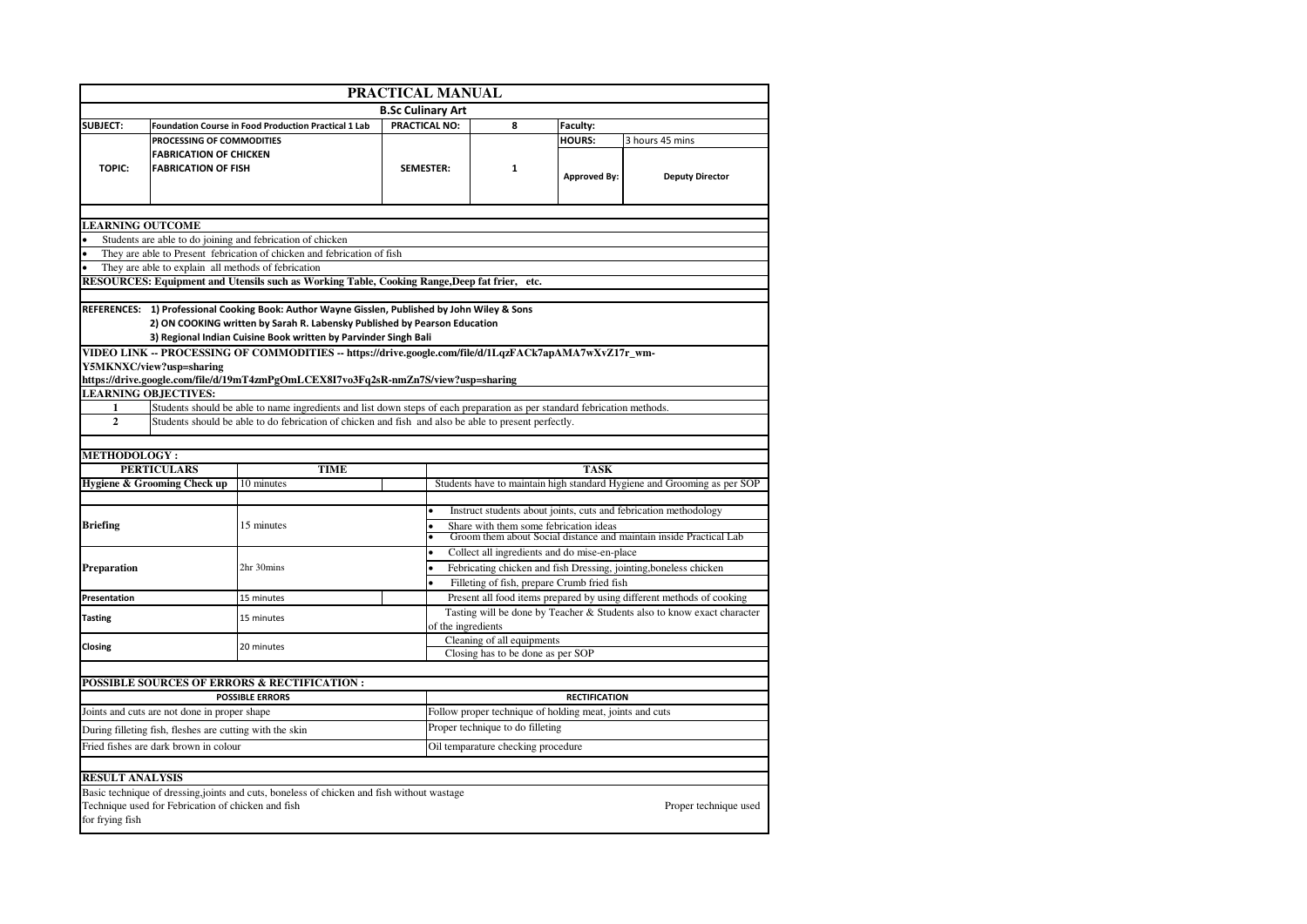|                                                                                             | PRACTICAL MANUAL                           |                                                                                                                                                                                                                                                                                                                                                              |  |                                                                                                                            |                                                |                      |                                                                         |  |  |  |
|---------------------------------------------------------------------------------------------|--------------------------------------------|--------------------------------------------------------------------------------------------------------------------------------------------------------------------------------------------------------------------------------------------------------------------------------------------------------------------------------------------------------------|--|----------------------------------------------------------------------------------------------------------------------------|------------------------------------------------|----------------------|-------------------------------------------------------------------------|--|--|--|
|                                                                                             |                                            |                                                                                                                                                                                                                                                                                                                                                              |  | <b>B.Sc Culinary Art</b>                                                                                                   |                                                |                      |                                                                         |  |  |  |
| <b>SUBJECT:</b>                                                                             |                                            | Foundation Course in Food Production Practical 1 Lab                                                                                                                                                                                                                                                                                                         |  | <b>MENU NO:</b>                                                                                                            | $\mathbf{1}$                                   | Faculty:             |                                                                         |  |  |  |
|                                                                                             | <b>Patol Bhaja</b>                         | Moong Dal Khichdi                                                                                                                                                                                                                                                                                                                                            |  |                                                                                                                            |                                                | <b>HOURS:</b>        | 3 hours 45 mins                                                         |  |  |  |
| <b>TOPIC:</b>                                                                               | <b>Tomato &amp; Khejur Chutney</b>         | Papad Bhaja                                                                                                                                                                                                                                                                                                                                                  |  | <b>SEMESTER:</b>                                                                                                           | $\mathbf{1}$                                   | <b>Approved By:</b>  | <b>Deputy Director</b>                                                  |  |  |  |
|                                                                                             |                                            |                                                                                                                                                                                                                                                                                                                                                              |  |                                                                                                                            |                                                |                      |                                                                         |  |  |  |
| <b>LEARNING OUTCOME</b>                                                                     | Students are able to prepare all 4 dishes  |                                                                                                                                                                                                                                                                                                                                                              |  |                                                                                                                            |                                                |                      |                                                                         |  |  |  |
|                                                                                             |                                            | They are able to Present Food in a correct manner with Garnish                                                                                                                                                                                                                                                                                               |  |                                                                                                                            |                                                |                      |                                                                         |  |  |  |
| They are able to explain the dishes                                                         |                                            |                                                                                                                                                                                                                                                                                                                                                              |  |                                                                                                                            |                                                |                      |                                                                         |  |  |  |
| RESOURCES: Equipment and Utensils such as Working Table, Cooking Range, Deep Fat Frier etc. |                                            |                                                                                                                                                                                                                                                                                                                                                              |  |                                                                                                                            |                                                |                      |                                                                         |  |  |  |
|                                                                                             |                                            |                                                                                                                                                                                                                                                                                                                                                              |  |                                                                                                                            |                                                |                      |                                                                         |  |  |  |
| <b>METHODOLOGY:</b>                                                                         |                                            | REFERENCES: 1) Professional Cooking Book: Author Wayne Gisslen, Published by John Wiley & Sons<br>2) ON COOKING written by Sarah R. Labensky Published by Pearson Education<br>3) Regional Indian Cuisine Book written by Parvinder Singh Bali<br>VIDEO LINK -- MENU 1 -- https://drive.google.com/file/d/1bFXtXhmG2mCjftFgh0gpEF-LCz-lUvB2/view?usp=sharing |  |                                                                                                                            |                                                |                      |                                                                         |  |  |  |
|                                                                                             | <b>PERTICULARS</b>                         | <b>TIME</b>                                                                                                                                                                                                                                                                                                                                                  |  |                                                                                                                            |                                                | <b>TASK</b>          |                                                                         |  |  |  |
|                                                                                             | <b>Hygiene &amp; Grooming Check up</b>     | 10 minutes                                                                                                                                                                                                                                                                                                                                                   |  |                                                                                                                            |                                                |                      | Students have to maintain high standard Hygiene and Grooming as per SOP |  |  |  |
|                                                                                             |                                            |                                                                                                                                                                                                                                                                                                                                                              |  |                                                                                                                            |                                                |                      |                                                                         |  |  |  |
|                                                                                             |                                            |                                                                                                                                                                                                                                                                                                                                                              |  | $\bullet$                                                                                                                  |                                                |                      | Instruct students about recipes, mise-en-place, cooking methodology     |  |  |  |
| <b>Briefing</b>                                                                             |                                            | 15 minutes                                                                                                                                                                                                                                                                                                                                                   |  | Share with them some Presentation ideas<br>$\bullet$<br>Groom them about Social distance and maintain inside Practical Lab |                                                |                      |                                                                         |  |  |  |
|                                                                                             |                                            |                                                                                                                                                                                                                                                                                                                                                              |  | $\bullet$                                                                                                                  |                                                |                      | Cut Patol and marinate, Fry moong dal and start making khichdi          |  |  |  |
| Cooking                                                                                     |                                            | 2hr 30mins                                                                                                                                                                                                                                                                                                                                                   |  | Wash and cut tomatoes and make chutney<br>$\bullet$                                                                        |                                                |                      |                                                                         |  |  |  |
|                                                                                             |                                            |                                                                                                                                                                                                                                                                                                                                                              |  | Fry Patol, Papad and get seasoning khichdi                                                                                 |                                                |                      |                                                                         |  |  |  |
| Presentation                                                                                |                                            | 15 minutes                                                                                                                                                                                                                                                                                                                                                   |  |                                                                                                                            | Present all Food items with proper Garnish     |                      |                                                                         |  |  |  |
| <b>Tasting</b>                                                                              |                                            | 15 minutes                                                                                                                                                                                                                                                                                                                                                   |  | Tasting will be done by Teacher & Students also to know exact character<br>of the dish                                     |                                                |                      |                                                                         |  |  |  |
| Closing                                                                                     |                                            | 20 minutes                                                                                                                                                                                                                                                                                                                                                   |  | Cleaning of all equipments                                                                                                 |                                                |                      |                                                                         |  |  |  |
|                                                                                             |                                            |                                                                                                                                                                                                                                                                                                                                                              |  | Closing has to be done as per SOP                                                                                          |                                                |                      |                                                                         |  |  |  |
|                                                                                             |                                            | <b>POSSIBLE SOURCES OF ERRORS &amp; RECTIFICATION:</b>                                                                                                                                                                                                                                                                                                       |  |                                                                                                                            |                                                |                      |                                                                         |  |  |  |
|                                                                                             |                                            | <b>POSSIBLE ERRORS</b>                                                                                                                                                                                                                                                                                                                                       |  |                                                                                                                            |                                                | <b>RECTIFICATION</b> |                                                                         |  |  |  |
| Khichdi can be watery                                                                       |                                            |                                                                                                                                                                                                                                                                                                                                                              |  |                                                                                                                            | Adjust the water quanity at the begining       |                      |                                                                         |  |  |  |
| Khichdi can be very dry                                                                     |                                            |                                                                                                                                                                                                                                                                                                                                                              |  |                                                                                                                            | Boil water, adjust seasoning, add with khichdi |                      |                                                                         |  |  |  |
|                                                                                             | Papad bhaja can become soggy               |                                                                                                                                                                                                                                                                                                                                                              |  | Fry papad bhaja just before serving                                                                                        |                                                |                      |                                                                         |  |  |  |
|                                                                                             | Tomato chutney become very thin            |                                                                                                                                                                                                                                                                                                                                                              |  |                                                                                                                            | Cook little more time                          |                      |                                                                         |  |  |  |
|                                                                                             |                                            |                                                                                                                                                                                                                                                                                                                                                              |  |                                                                                                                            |                                                |                      |                                                                         |  |  |  |
| <b>RESULT ANALYSIS</b>                                                                      |                                            |                                                                                                                                                                                                                                                                                                                                                              |  |                                                                                                                            |                                                |                      |                                                                         |  |  |  |
|                                                                                             | done on medium heat otherwise it will burn | Papad should fry and serve hot otherwisw it will become soggy<br>Khichdi will become thick if you keep for longer time, then adjust with boiled water                                                                                                                                                                                                        |  |                                                                                                                            |                                                |                      | Patol bhaja should be                                                   |  |  |  |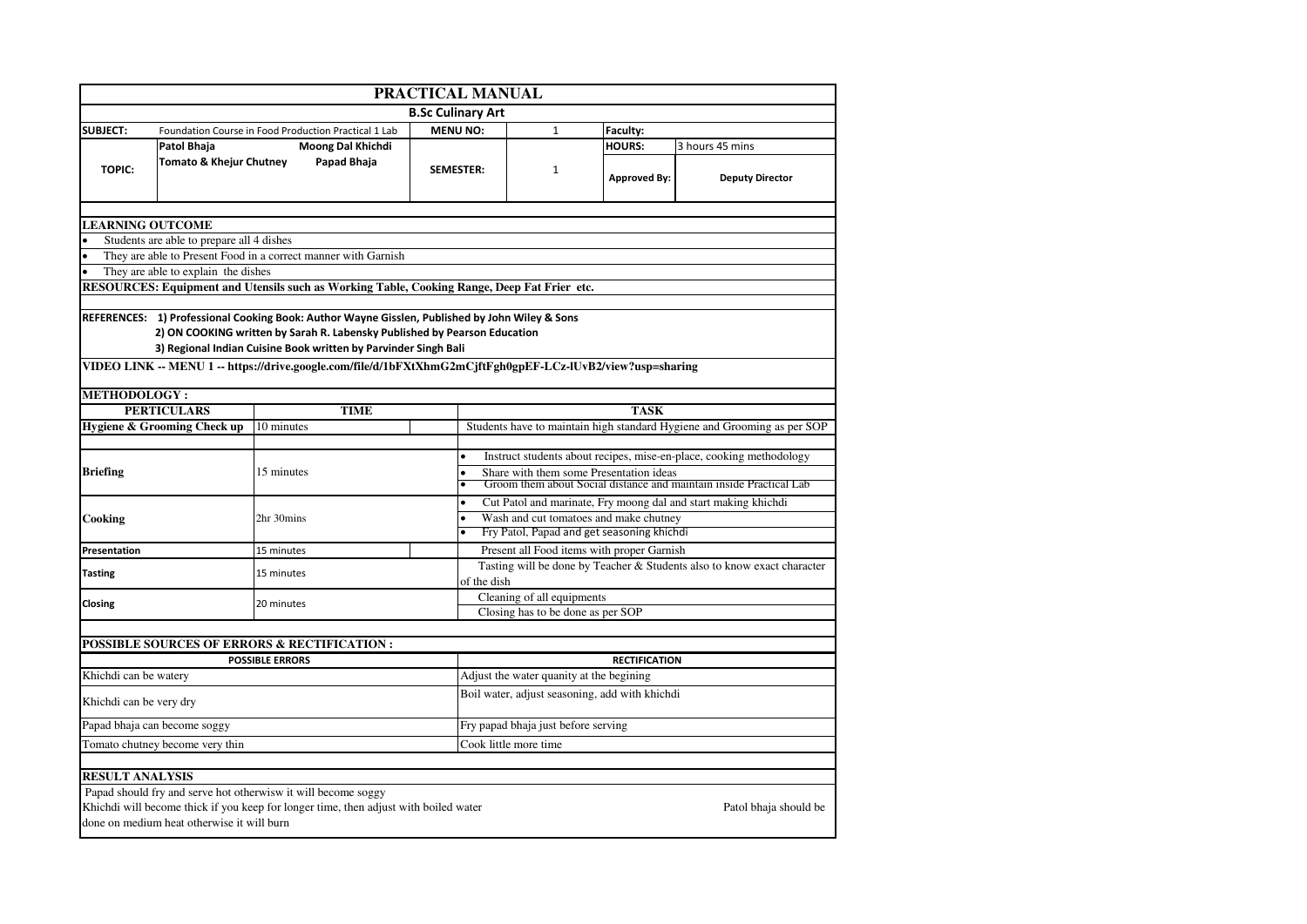|                           | PRACTICAL MANUAL                                                                                                                                                                                                                               |                              |                  |                                                                                                                     |                                                              |                      |                                                                                                                                    |  |  |
|---------------------------|------------------------------------------------------------------------------------------------------------------------------------------------------------------------------------------------------------------------------------------------|------------------------------|------------------|---------------------------------------------------------------------------------------------------------------------|--------------------------------------------------------------|----------------------|------------------------------------------------------------------------------------------------------------------------------------|--|--|
|                           |                                                                                                                                                                                                                                                |                              |                  | <b>B.Sc Culinary Art</b>                                                                                            |                                                              |                      |                                                                                                                                    |  |  |
| <b>SUBJECT:</b>           | <b>Foundation Course in Food Production</b>                                                                                                                                                                                                    |                              | <b>MENU NO:</b>  |                                                                                                                     | $\overline{2}$                                               | Faculty:             |                                                                                                                                    |  |  |
|                           | <b>Amritsari Macchi</b>                                                                                                                                                                                                                        |                              |                  |                                                                                                                     |                                                              | <b>HOURS:</b>        | 3 hours 45 mins                                                                                                                    |  |  |
| <b>TOPIC:</b>             | <b>Yellow Dal Fry</b><br>Makhani                                                                                                                                                                                                               | Murgh<br><b>Steamed Rice</b> | <b>SEMESTER:</b> |                                                                                                                     | $\mathbf{1}$                                                 | <b>Approved By:</b>  | <b>Deputy Director</b>                                                                                                             |  |  |
|                           |                                                                                                                                                                                                                                                |                              |                  |                                                                                                                     |                                                              |                      |                                                                                                                                    |  |  |
| <b>LEARNING OUTCOME</b>   |                                                                                                                                                                                                                                                |                              |                  |                                                                                                                     |                                                              |                      |                                                                                                                                    |  |  |
|                           | Students are able to prepare all 4 dishes<br>They are able to Present Food in a correct manner with Garnish                                                                                                                                    |                              |                  |                                                                                                                     |                                                              |                      |                                                                                                                                    |  |  |
|                           | They are able to explain the dishes                                                                                                                                                                                                            |                              |                  |                                                                                                                     |                                                              |                      |                                                                                                                                    |  |  |
|                           | RESOURCES: Equipment and Utensils such as Working Table, Cooking Range, Deep Fat Friyer, Tandoor etc.                                                                                                                                          |                              |                  |                                                                                                                     |                                                              |                      |                                                                                                                                    |  |  |
|                           |                                                                                                                                                                                                                                                |                              |                  |                                                                                                                     |                                                              |                      |                                                                                                                                    |  |  |
|                           | REFERENCES: 1) Professional Cooking Book: Author Wayne Gisslen, Published by John Wiley & Sons<br>2) ON COOKING written by Sarah R. Labensky Published by Pearson Education<br>3) Regional Indian Cuisine Book written by Parvinder Singh Bali |                              |                  |                                                                                                                     |                                                              |                      | VIDEO LINK -- MENU 2 -- https://drive.google.com/file/d/1GEhGY6RDM8_h3rNEB2oGVXJymM4z5NF5/view?usp=sharing                         |  |  |
| <b>METHODOLOGY:</b>       |                                                                                                                                                                                                                                                |                              |                  |                                                                                                                     |                                                              |                      |                                                                                                                                    |  |  |
|                           | <b>PERTICULARS</b>                                                                                                                                                                                                                             | <b>TIME</b>                  |                  | <b>TASK</b>                                                                                                         |                                                              |                      |                                                                                                                                    |  |  |
|                           | Hygiene & Grooming Check up                                                                                                                                                                                                                    | 10 minutes                   |                  | Students have to maintain high standard Hygiene and Grooming as per SOP                                             |                                                              |                      |                                                                                                                                    |  |  |
|                           |                                                                                                                                                                                                                                                |                              |                  |                                                                                                                     |                                                              |                      |                                                                                                                                    |  |  |
|                           |                                                                                                                                                                                                                                                |                              |                  | $\bullet$                                                                                                           |                                                              |                      | Instruct students about recipes, mise-en-place, cooking methodology                                                                |  |  |
| <b>Briefing</b>           |                                                                                                                                                                                                                                                | 15 minutes                   |                  | Share with them some Presentation ideas<br>Groom them about Social distance and maintain inside Practical Lab       |                                                              |                      |                                                                                                                                    |  |  |
|                           |                                                                                                                                                                                                                                                |                              |                  | Cut fish and marinate, cut chicken and marinate, make makhani gravy                                                 |                                                              |                      |                                                                                                                                    |  |  |
| Cooking                   |                                                                                                                                                                                                                                                | 2hr 30mins                   |                  | Cook chicken in tandoor, then add into makhani gravy and finish the product<br>Make steamed rice and yellow dal fry |                                                              |                      |                                                                                                                                    |  |  |
| Presentation              |                                                                                                                                                                                                                                                | 15 minutes                   |                  |                                                                                                                     | Present all Food items with proper Garnish                   |                      |                                                                                                                                    |  |  |
| <b>Tasting</b>            |                                                                                                                                                                                                                                                | 15 minutes                   |                  | of the dish                                                                                                         |                                                              |                      | Tasting will be done by Teacher & Students also to know exact character                                                            |  |  |
| Closing                   |                                                                                                                                                                                                                                                | 20 minutes                   |                  |                                                                                                                     | Cleaning of all equipments                                   |                      |                                                                                                                                    |  |  |
|                           |                                                                                                                                                                                                                                                |                              |                  |                                                                                                                     | Closing has to be done as per SOP                            |                      |                                                                                                                                    |  |  |
|                           |                                                                                                                                                                                                                                                |                              |                  |                                                                                                                     |                                                              |                      |                                                                                                                                    |  |  |
|                           | <b>POSSIBLE SOURCES OF ERRORS &amp; RECTIFICATION :</b>                                                                                                                                                                                        |                              |                  |                                                                                                                     |                                                              |                      |                                                                                                                                    |  |  |
| Steamed rice can be soggy | <b>POSSIBLE ERRORS</b>                                                                                                                                                                                                                         |                              |                  |                                                                                                                     |                                                              | <b>RECTIFICATION</b> | Very careful about water quantity and timing, always check while cooking rice                                                      |  |  |
|                           |                                                                                                                                                                                                                                                |                              |                  |                                                                                                                     |                                                              |                      | Add little tomato puree, little honey and cook for some more time                                                                  |  |  |
| Makhani gravy taste sour  |                                                                                                                                                                                                                                                |                              |                  |                                                                                                                     |                                                              |                      |                                                                                                                                    |  |  |
|                           | Yellow dal fry become watery                                                                                                                                                                                                                   |                              |                  |                                                                                                                     | Cook for some more time but careful dal should not be mashed |                      |                                                                                                                                    |  |  |
|                           | Amritsari fish can be raw from inside                                                                                                                                                                                                          |                              |                  | While frying fish take care of heat, should fry in medium heat, fry again in<br>medium hot oil                      |                                                              |                      |                                                                                                                                    |  |  |
|                           |                                                                                                                                                                                                                                                |                              |                  |                                                                                                                     |                                                              |                      |                                                                                                                                    |  |  |
| <b>RESULT ANALYSIS</b>    |                                                                                                                                                                                                                                                |                              |                  |                                                                                                                     |                                                              |                      |                                                                                                                                    |  |  |
|                           | While cook chicken in tandoor very careful otherwise chicken can be raw from inside<br>Always fry fish in medium hot oil                                                                                                                       |                              |                  |                                                                                                                     |                                                              |                      |                                                                                                                                    |  |  |
|                           |                                                                                                                                                                                                                                                |                              |                  |                                                                                                                     |                                                              |                      | Seasoning for Murgh makhani sholud be appropriate, taste change for each ingredients like honey is sweet, kastoori methi is bitter |  |  |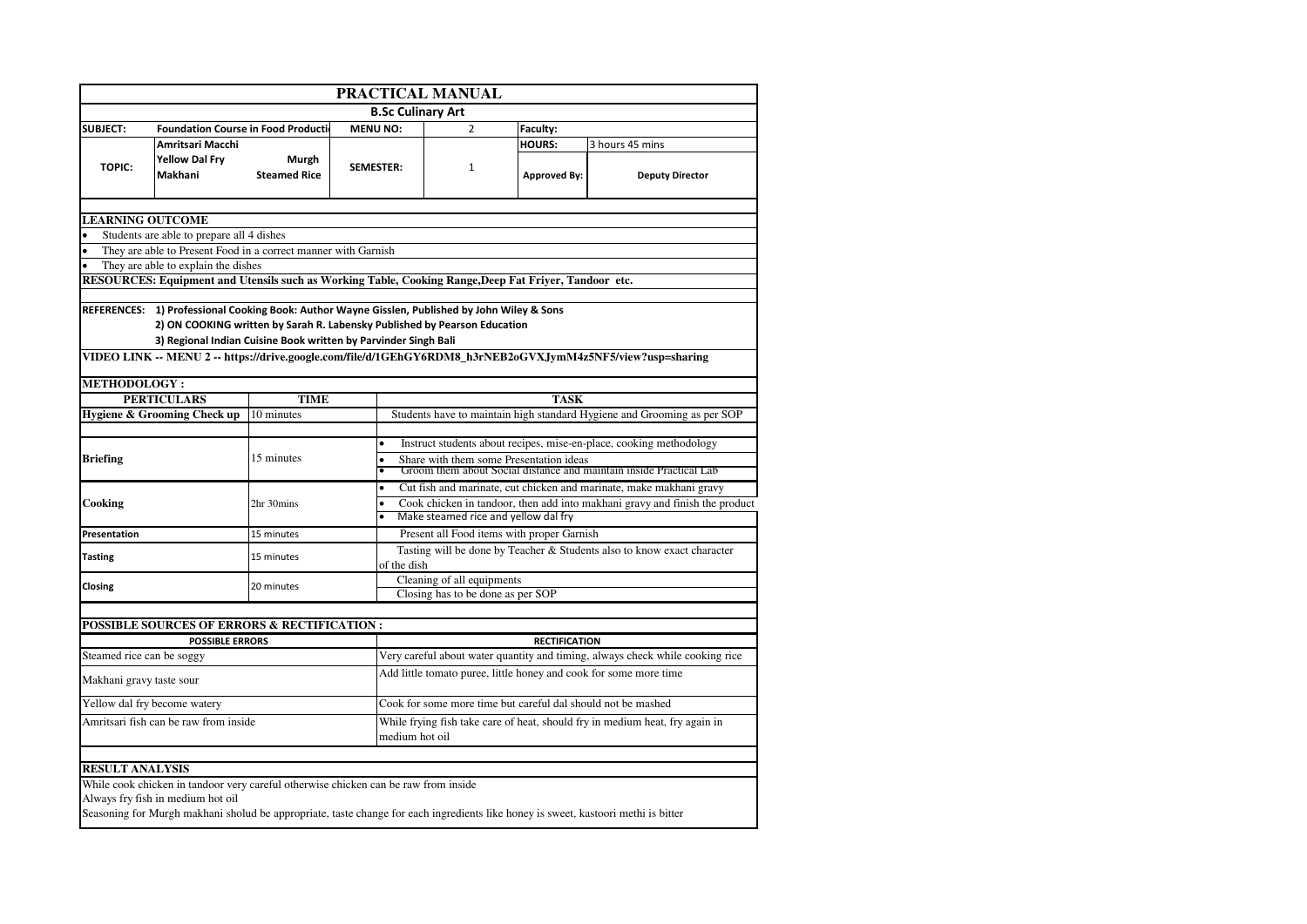|                           | PRACTICAL MANUAL                                                                                                                                                                                                                               |             |                  |                                                                                                                                    |                                              |                      |                                                                                                                                           |  |  |  |
|---------------------------|------------------------------------------------------------------------------------------------------------------------------------------------------------------------------------------------------------------------------------------------|-------------|------------------|------------------------------------------------------------------------------------------------------------------------------------|----------------------------------------------|----------------------|-------------------------------------------------------------------------------------------------------------------------------------------|--|--|--|
|                           |                                                                                                                                                                                                                                                |             |                  |                                                                                                                                    | <b>B.Sc Culinary Art</b>                     |                      |                                                                                                                                           |  |  |  |
| <b>SUBJECT:</b>           | <b>Foundation Course in Food Production</b>                                                                                                                                                                                                    |             | <b>MENU NO:</b>  |                                                                                                                                    |                                              | Faculty:             |                                                                                                                                           |  |  |  |
|                           | Veg Shami Kebab                                                                                                                                                                                                                                |             |                  |                                                                                                                                    |                                              | HOURS:               | 3 hours 45 mins                                                                                                                           |  |  |  |
| <b>TOPIC:</b>             | Gosht Shahi Korma<br>Vegetable Pulao                                                                                                                                                                                                           |             | <b>SEMESTER:</b> |                                                                                                                                    | $\mathbf{1}$                                 | <b>Approved By:</b>  | <b>Deputy Director</b>                                                                                                                    |  |  |  |
|                           |                                                                                                                                                                                                                                                |             |                  |                                                                                                                                    |                                              |                      |                                                                                                                                           |  |  |  |
| <b>LEARNING OUTCOME</b>   |                                                                                                                                                                                                                                                |             |                  |                                                                                                                                    |                                              |                      |                                                                                                                                           |  |  |  |
|                           | Students are able to prepare all 3 dishes                                                                                                                                                                                                      |             |                  |                                                                                                                                    |                                              |                      |                                                                                                                                           |  |  |  |
|                           | They are able to Present Food in a correct manner with Garnish                                                                                                                                                                                 |             |                  |                                                                                                                                    |                                              |                      |                                                                                                                                           |  |  |  |
|                           | They are able to explain the dishes<br>RESOURCES: Equipment and Utensils such as Working Table, Cooking Range, Griddle etc.                                                                                                                    |             |                  |                                                                                                                                    |                                              |                      |                                                                                                                                           |  |  |  |
|                           |                                                                                                                                                                                                                                                |             |                  |                                                                                                                                    |                                              |                      |                                                                                                                                           |  |  |  |
|                           | REFERENCES: 1) Professional Cooking Book: Author Wayne Gisslen, Published by John Wiley & Sons<br>2) ON COOKING written by Sarah R. Labensky Published by Pearson Education<br>3) Regional Indian Cuisine Book written by Parvinder Singh Bali |             |                  |                                                                                                                                    |                                              |                      | VIDEO LINK -- MENU 3 -- https://drive.google.com/file/d/1pVmsSGlM-YJNMktYmZ-56zAbt2YZZpG_/view?usp=sharing                                |  |  |  |
| <b>METHODOLOGY:</b>       |                                                                                                                                                                                                                                                |             |                  |                                                                                                                                    |                                              |                      |                                                                                                                                           |  |  |  |
|                           | <b>PERTICULARS</b>                                                                                                                                                                                                                             | <b>TIME</b> |                  |                                                                                                                                    |                                              | <b>TASK</b>          |                                                                                                                                           |  |  |  |
|                           | Hygiene & Grooming Check up                                                                                                                                                                                                                    | 10 minutes  |                  |                                                                                                                                    |                                              |                      | Students have to maintain high standard Hygiene and Grooming as per SOP                                                                   |  |  |  |
| <b>Briefing</b>           |                                                                                                                                                                                                                                                | 15 minutes  |                  | $\bullet$<br>$\bullet$                                                                                                             | Share with them some Presentation ideas      |                      | Instruct students about recipes, mise-en-place, cooking methodology<br>Groom them about Social distance and maintain inside Practical Lab |  |  |  |
| Cooking                   |                                                                                                                                                                                                                                                | 2hr 30mins  |                  | Prepare vegetable for shammi kebab, cook and make tikki shape<br>Boil mutton, make shahi korma gravy then cook mutton in the gravy |                                              |                      |                                                                                                                                           |  |  |  |
|                           |                                                                                                                                                                                                                                                |             |                  | Cut and blanch vegetables, make rice then add vegetables and make pulao                                                            |                                              |                      |                                                                                                                                           |  |  |  |
| Presentation              |                                                                                                                                                                                                                                                | 15 minutes  |                  |                                                                                                                                    | Present all Food items with proper Garnish   |                      |                                                                                                                                           |  |  |  |
| <b>Tasting</b>            |                                                                                                                                                                                                                                                | 15 minutes  |                  | dish                                                                                                                               |                                              |                      | Tasting will be done by Teacher & Students also to know exact character of the                                                            |  |  |  |
| Closing                   |                                                                                                                                                                                                                                                | 20 minutes  |                  |                                                                                                                                    | Cleaning of all equipments                   |                      |                                                                                                                                           |  |  |  |
|                           |                                                                                                                                                                                                                                                |             |                  |                                                                                                                                    | Closing has to be done as per SOP            |                      |                                                                                                                                           |  |  |  |
|                           |                                                                                                                                                                                                                                                |             |                  |                                                                                                                                    |                                              |                      |                                                                                                                                           |  |  |  |
|                           | <b>POSSIBLE SOURCES OF ERRORS &amp; RECTIFICATION:</b><br><b>POSSIBLE ERRORS</b>                                                                                                                                                               |             |                  |                                                                                                                                    |                                              | <b>RECTIFICATION</b> |                                                                                                                                           |  |  |  |
|                           | Vegetables for shammi kebab soggy in texture                                                                                                                                                                                                   |             |                  |                                                                                                                                    |                                              |                      | Cook on medium high heat for few minutes to dry up water content                                                                          |  |  |  |
|                           |                                                                                                                                                                                                                                                |             |                  |                                                                                                                                    | Add little honey and cook for some more time |                      |                                                                                                                                           |  |  |  |
| Shahi gravy sour in taste | Pulao rice little raw in texture                                                                                                                                                                                                               |             |                  |                                                                                                                                    |                                              |                      |                                                                                                                                           |  |  |  |
|                           |                                                                                                                                                                                                                                                |             |                  |                                                                                                                                    |                                              |                      | Sprinkle water, cover with silver foil and cook in hot oven for few minutes                                                               |  |  |  |
| <b>RESULT ANALYSIS</b>    |                                                                                                                                                                                                                                                |             |                  |                                                                                                                                    |                                              |                      |                                                                                                                                           |  |  |  |
|                           | While cook veg shammi kebab very careful about griddle temperature, fry till golden brown in colour                                                                                                                                            |             |                  |                                                                                                                                    |                                              |                      |                                                                                                                                           |  |  |  |
|                           | Mutton should boil till 80% and rest cook in the gravy to get better result<br>While making pulao cook rice till 70% then add vegetables then flavour of pulao will be very strong                                                             |             |                  |                                                                                                                                    |                                              |                      |                                                                                                                                           |  |  |  |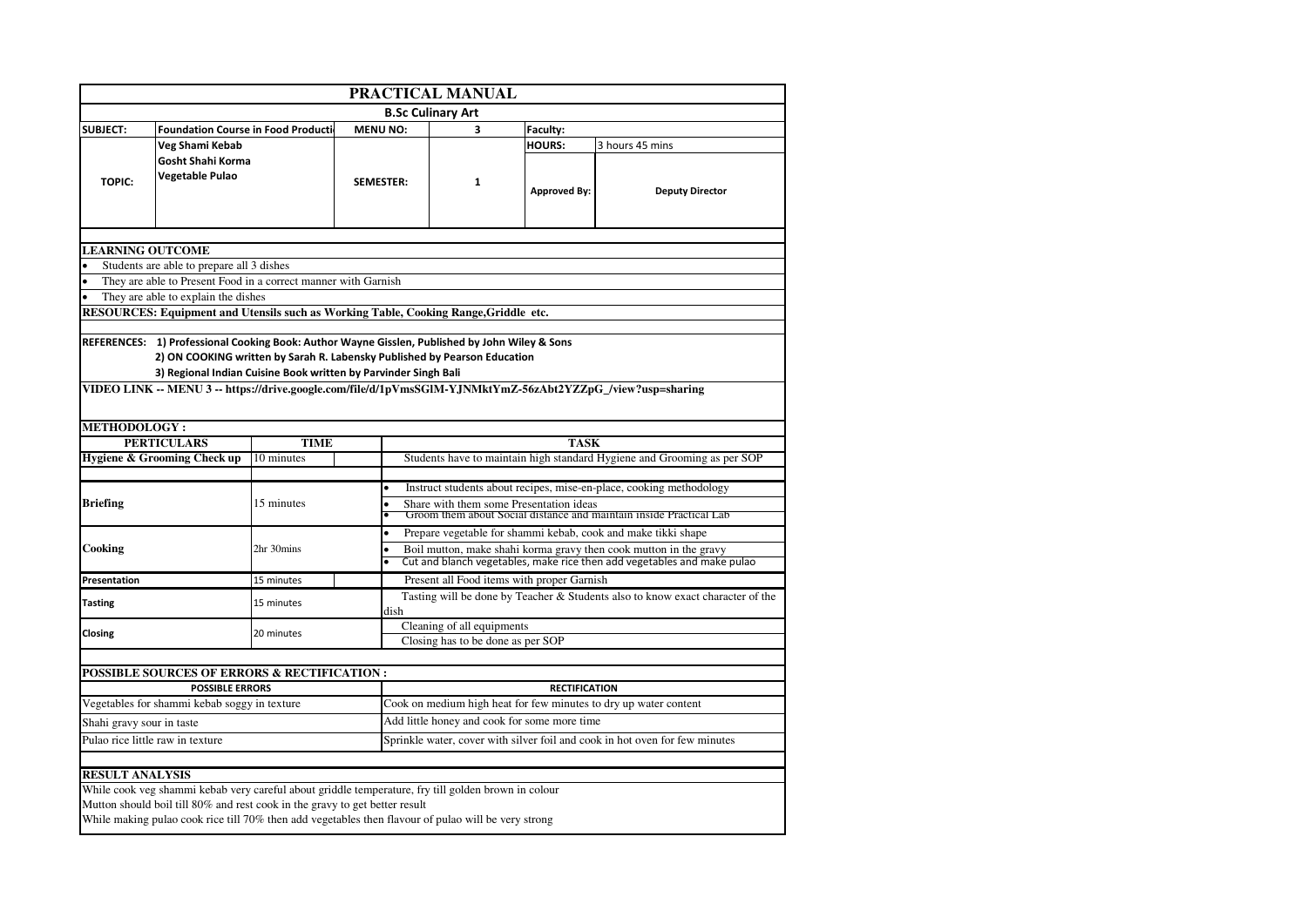| PRACTICAL MANUAL                                                                                    |                                                                                                                                                                      |             |                  |                                                                                                               |   |                                                                     |                                                                         |  |  |  |
|-----------------------------------------------------------------------------------------------------|----------------------------------------------------------------------------------------------------------------------------------------------------------------------|-------------|------------------|---------------------------------------------------------------------------------------------------------------|---|---------------------------------------------------------------------|-------------------------------------------------------------------------|--|--|--|
|                                                                                                     |                                                                                                                                                                      |             |                  | <b>B.Sc Culinary Art</b>                                                                                      |   |                                                                     |                                                                         |  |  |  |
| <b>SUBJECT:</b>                                                                                     | <b>Foundation Course in Food Production</b>                                                                                                                          |             | <b>MENU NO:</b>  |                                                                                                               | 4 | Faculty:                                                            |                                                                         |  |  |  |
|                                                                                                     | Rasam                                                                                                                                                                |             |                  |                                                                                                               |   | <b>HOURS:</b>                                                       | 3 hours 45 mins                                                         |  |  |  |
| <b>TOPIC:</b>                                                                                       | <b>Chicken Chettinad</b>                                                                                                                                             |             | <b>SEMESTER:</b> |                                                                                                               | 1 |                                                                     |                                                                         |  |  |  |
|                                                                                                     | <b>Cabbage Thoran</b>                                                                                                                                                | Lemon       |                  |                                                                                                               |   | <b>Approved By:</b>                                                 | <b>Deputy Director</b>                                                  |  |  |  |
|                                                                                                     | Rice                                                                                                                                                                 |             |                  |                                                                                                               |   |                                                                     |                                                                         |  |  |  |
| <b>LEARNING OUTCOME</b>                                                                             |                                                                                                                                                                      |             |                  |                                                                                                               |   |                                                                     |                                                                         |  |  |  |
|                                                                                                     | Students are able to prepare all 4 dishes                                                                                                                            |             |                  |                                                                                                               |   |                                                                     |                                                                         |  |  |  |
| They are able to Present Food in a correct manner with Garnish                                      |                                                                                                                                                                      |             |                  |                                                                                                               |   |                                                                     |                                                                         |  |  |  |
|                                                                                                     | They are able to explain the dishes                                                                                                                                  |             |                  |                                                                                                               |   |                                                                     |                                                                         |  |  |  |
|                                                                                                     | RESOURCES: Equipment and Utensils such as Working Table, Cooking Range, etc.                                                                                         |             |                  |                                                                                                               |   |                                                                     |                                                                         |  |  |  |
|                                                                                                     |                                                                                                                                                                      |             |                  |                                                                                                               |   |                                                                     |                                                                         |  |  |  |
|                                                                                                     | REFERENCES: 1) Professional Cooking Book: Author Wayne Gisslen, Published by John Wiley & Sons                                                                       |             |                  |                                                                                                               |   |                                                                     |                                                                         |  |  |  |
|                                                                                                     | 2) ON COOKING written by Sarah R. Labensky Published by Pearson Education<br>3) Regional Indian Cuisine Book written by Parvinder Singh Bali                         |             |                  |                                                                                                               |   |                                                                     |                                                                         |  |  |  |
|                                                                                                     | VIDEO LINK -- MENU 4 -- https://drive.google.com/file/d/1lYrpAmijIsJvcIUKqiSeex7BSooLCtfp/view?usp=sharing                                                           |             |                  |                                                                                                               |   |                                                                     |                                                                         |  |  |  |
|                                                                                                     |                                                                                                                                                                      |             |                  |                                                                                                               |   |                                                                     |                                                                         |  |  |  |
| <b>METHODOLOGY :</b>                                                                                |                                                                                                                                                                      |             |                  |                                                                                                               |   |                                                                     |                                                                         |  |  |  |
|                                                                                                     | <b>PERTICULARS</b>                                                                                                                                                   | <b>TIME</b> |                  |                                                                                                               |   | <b>TASK</b>                                                         |                                                                         |  |  |  |
|                                                                                                     | Hygiene & Grooming Check up                                                                                                                                          | 10 minutes  |                  |                                                                                                               |   |                                                                     | Students have to maintain high standard Hygiene and Grooming as per SOP |  |  |  |
|                                                                                                     |                                                                                                                                                                      | $\bullet$   |                  |                                                                                                               |   | Instruct students about recipes, mise-en-place, cooking methodology |                                                                         |  |  |  |
| <b>Briefing</b>                                                                                     |                                                                                                                                                                      | 15 minutes  | $\bullet$        | Share with them some Presentation ideas                                                                       |   |                                                                     |                                                                         |  |  |  |
|                                                                                                     |                                                                                                                                                                      |             | $\bullet$        | Groom them about Social distance and maintain inside Practical Lab                                            |   |                                                                     |                                                                         |  |  |  |
|                                                                                                     |                                                                                                                                                                      |             | $\bullet$        | Boil dal for rasam and give very strong tadka to get a nice spicy tangy taste                                 |   |                                                                     |                                                                         |  |  |  |
| Cooking                                                                                             |                                                                                                                                                                      | 2hr 30mins  | $\bullet$        | Marinate chicken, cook with gravy, make strong flovoured chettinad paste                                      |   |                                                                     |                                                                         |  |  |  |
|                                                                                                     |                                                                                                                                                                      |             |                  | Cook cabbage thoran with south Indian tadka and make lemon rice<br>Present all Food items with proper Garnish |   |                                                                     |                                                                         |  |  |  |
| Presentation                                                                                        |                                                                                                                                                                      | 15 minutes  |                  |                                                                                                               |   |                                                                     |                                                                         |  |  |  |
| <b>Tasting</b>                                                                                      |                                                                                                                                                                      | 15 minutes  |                  |                                                                                                               |   |                                                                     | Tasting will be done by Teacher & Students also to know exact character |  |  |  |
|                                                                                                     |                                                                                                                                                                      |             |                  | of the dish<br>Cleaning of all equipments                                                                     |   |                                                                     |                                                                         |  |  |  |
| Closing                                                                                             |                                                                                                                                                                      | 20 minutes  |                  | Closing has to be done as per SOP                                                                             |   |                                                                     |                                                                         |  |  |  |
|                                                                                                     |                                                                                                                                                                      |             |                  |                                                                                                               |   |                                                                     |                                                                         |  |  |  |
|                                                                                                     | <b>POSSIBLE SOURCES OF ERRORS &amp; RECTIFICATION:</b>                                                                                                               |             |                  |                                                                                                               |   |                                                                     |                                                                         |  |  |  |
|                                                                                                     | <b>POSSIBLE ERRORS</b>                                                                                                                                               |             |                  |                                                                                                               |   | <b>RECTIFICATION</b>                                                |                                                                         |  |  |  |
| Rasam taste is blunt                                                                                |                                                                                                                                                                      |             |                  |                                                                                                               |   | Add more tadka of hing, garlic, crushed coriander seeds             |                                                                         |  |  |  |
|                                                                                                     | Chicken chettinad taste is very mild                                                                                                                                 |             |                  |                                                                                                               |   |                                                                     | Add little chettinad paste and little dahi, crushed black pepper        |  |  |  |
|                                                                                                     | Chicken chettinad have more liquid                                                                                                                                   |             |                  | Cook for some more time and dry water                                                                         |   |                                                                     |                                                                         |  |  |  |
| Add little more tadka of dry red chilli, mustard seeds and lemon juice<br>Lemon rice taste not good |                                                                                                                                                                      |             |                  |                                                                                                               |   |                                                                     |                                                                         |  |  |  |
| <b>RESULT ANALYSIS</b>                                                                              |                                                                                                                                                                      |             |                  |                                                                                                               |   |                                                                     |                                                                         |  |  |  |
|                                                                                                     | Rasam taste should adjust with tamarind pulp, hing and tadka                                                                                                         |             |                  |                                                                                                               |   |                                                                     |                                                                         |  |  |  |
|                                                                                                     | Chicken chettinad gravy taste should very strong, tangy and spicy with black pepper<br>Cabbage thoran should be little crunchy, lemon rice taste should little tangy |             |                  |                                                                                                               |   |                                                                     |                                                                         |  |  |  |
|                                                                                                     |                                                                                                                                                                      |             |                  |                                                                                                               |   |                                                                     |                                                                         |  |  |  |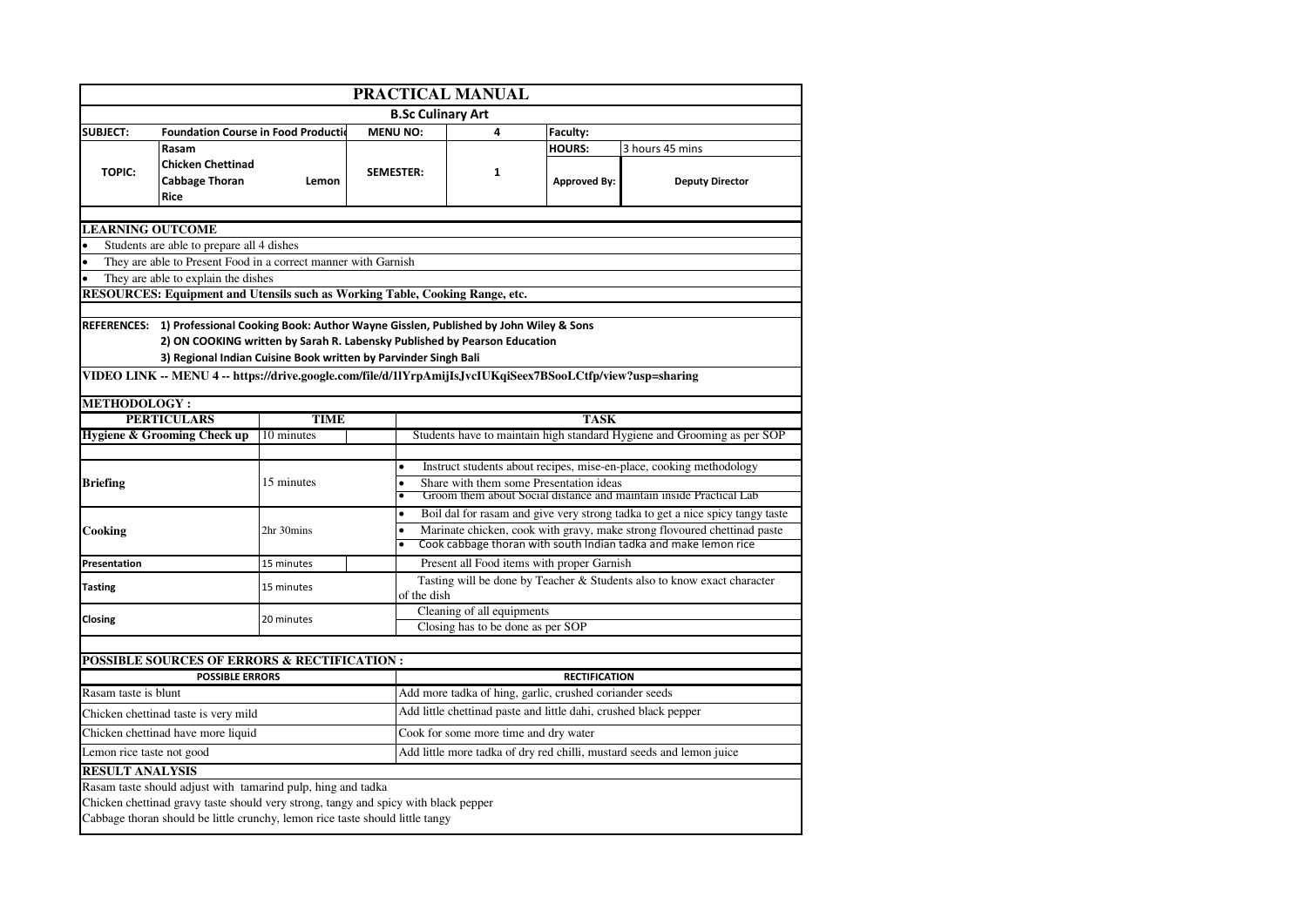| PRACTICAL MANUAL            |                                                                                                       |             |                          |                                                                                                                   |                                  |                                                                                                            |  |  |  |
|-----------------------------|-------------------------------------------------------------------------------------------------------|-------------|--------------------------|-------------------------------------------------------------------------------------------------------------------|----------------------------------|------------------------------------------------------------------------------------------------------------|--|--|--|
|                             |                                                                                                       |             | <b>B.Sc Culinary Art</b> |                                                                                                                   |                                  |                                                                                                            |  |  |  |
| <b>SUBJECT:</b>             | <b>Foundation Course in Food Producti</b>                                                             |             | <b>MENU NO:</b>          | 5                                                                                                                 | Faculty:                         |                                                                                                            |  |  |  |
|                             | Samosa                                                                                                |             |                          |                                                                                                                   | <b>HOURS:</b><br>3 hours 45 mins |                                                                                                            |  |  |  |
|                             | Paneer Kati Roll                                                                                      |             |                          |                                                                                                                   |                                  |                                                                                                            |  |  |  |
| <b>TOPIC:</b>               | Payesh                                                                                                | Shahi       | <b>SEMESTER:</b>         | $\mathbf{1}$                                                                                                      | <b>Approved By:</b>              | <b>Deputy Director</b>                                                                                     |  |  |  |
|                             | <b>Tukda</b>                                                                                          |             |                          |                                                                                                                   |                                  |                                                                                                            |  |  |  |
|                             |                                                                                                       |             |                          |                                                                                                                   |                                  |                                                                                                            |  |  |  |
| <b>LEARNING OUTCOME</b>     |                                                                                                       |             |                          |                                                                                                                   |                                  |                                                                                                            |  |  |  |
|                             | Students are able to prepare all 4 dishes                                                             |             |                          |                                                                                                                   |                                  |                                                                                                            |  |  |  |
|                             | They are able to Present Food in a correct manner with Garnish                                        |             |                          |                                                                                                                   |                                  |                                                                                                            |  |  |  |
|                             | They are able to explain the dishes                                                                   |             |                          |                                                                                                                   |                                  |                                                                                                            |  |  |  |
|                             | RESOURCES: Equipment and Utensils such as Working Table, Cooking Range, Deep Fat Friyer, Griddle etc. |             |                          |                                                                                                                   |                                  |                                                                                                            |  |  |  |
|                             | REFERENCES: 1) Professional Cooking Book: Author Wayne Gisslen, Published by John Wiley & Sons        |             |                          |                                                                                                                   |                                  |                                                                                                            |  |  |  |
|                             |                                                                                                       |             |                          | 2) ON COOKING written by Sarah R. Labensky Published by Pearson Education                                         |                                  |                                                                                                            |  |  |  |
|                             | 3) Regional Indian Cuisine Book written by Parvinder Singh Bali                                       |             |                          |                                                                                                                   |                                  |                                                                                                            |  |  |  |
|                             |                                                                                                       |             |                          |                                                                                                                   |                                  | VIDEO LINK -- MENU 5 -- https://drive.google.com/file/d/1M5vtW6zNCk-Cy_8kQMGy8yRpbb63XsqD/view?usp=sharing |  |  |  |
| <b>METHODOLOGY:</b>         |                                                                                                       |             |                          |                                                                                                                   |                                  |                                                                                                            |  |  |  |
|                             | <b>PERTICULARS</b>                                                                                    | <b>TIME</b> | <b>TASK</b>              |                                                                                                                   |                                  |                                                                                                            |  |  |  |
|                             | <b>Hygiene &amp; Grooming Check up</b>                                                                | 10 minutes  |                          |                                                                                                                   |                                  | Students have to maintain high standard Hygiene and Grooming as per SOP                                    |  |  |  |
|                             |                                                                                                       |             |                          |                                                                                                                   |                                  |                                                                                                            |  |  |  |
|                             |                                                                                                       |             | $\bullet$                | Instruct students about recipes, mise-en-place, cooking methodology                                               |                                  |                                                                                                            |  |  |  |
| <b>Briefing</b>             |                                                                                                       | 15 minutes  |                          | Share with them some Presentation ideas                                                                           |                                  |                                                                                                            |  |  |  |
|                             |                                                                                                       |             |                          |                                                                                                                   |                                  | Groom them about Social distance and maintain inside Practical Lab                                         |  |  |  |
|                             |                                                                                                       |             | $\bullet$                | Prepare samosa dough and mixer with potato<br>Prepare paratha dough, Paneer mixer and then make paneer kathi roll |                                  |                                                                                                            |  |  |  |
| Cooking                     |                                                                                                       | 2hr 30mins  |                          | Cook payesh with Gobindobhog rice, make shahi tukda serve chilled                                                 |                                  |                                                                                                            |  |  |  |
|                             |                                                                                                       |             |                          |                                                                                                                   |                                  |                                                                                                            |  |  |  |
| Presentation                |                                                                                                       | 15 minutes  |                          | Present all Food items with proper Garnish                                                                        |                                  |                                                                                                            |  |  |  |
| <b>Tasting</b>              |                                                                                                       | 15 minutes  |                          | Tasting will be done by Teacher & Students also to know exact character<br>of the dish                            |                                  |                                                                                                            |  |  |  |
|                             |                                                                                                       |             |                          | Cleaning of all equipments                                                                                        |                                  |                                                                                                            |  |  |  |
| Closing                     |                                                                                                       | 20 minutes  |                          | Closing has to be done as per SOP                                                                                 |                                  |                                                                                                            |  |  |  |
|                             |                                                                                                       |             |                          |                                                                                                                   |                                  |                                                                                                            |  |  |  |
|                             | POSSIBLE SOURCES OF ERRORS & RECTIFICATION :                                                          |             |                          |                                                                                                                   |                                  |                                                                                                            |  |  |  |
|                             | <b>POSSIBLE ERRORS</b>                                                                                |             |                          |                                                                                                                   | <b>RECTIFICATION</b>             |                                                                                                            |  |  |  |
| Kathi roll texture not soft |                                                                                                       |             |                          | Put it on hot griddle and serve immediet                                                                          |                                  |                                                                                                            |  |  |  |
| Samosa is raw from inside   |                                                                                                       |             |                          | Put it in medium hot oil                                                                                          |                                  |                                                                                                            |  |  |  |
| Payesh is very thin         |                                                                                                       |             |                          | Cook for some more time and reduceliquid                                                                          |                                  |                                                                                                            |  |  |  |
| Shahi tukda rabdi is thin   |                                                                                                       |             |                          | Add little more condensed milk and cook for some more time                                                        |                                  |                                                                                                            |  |  |  |
| <b>RESULT ANALYSIS</b>      |                                                                                                       |             |                          |                                                                                                                   |                                  |                                                                                                            |  |  |  |
|                             | As soon as kathi roll is ready serve hot                                                              |             |                          |                                                                                                                   |                                  | Payesh                                                                                                     |  |  |  |
|                             | should cook for little longer time to get right texture and taste                                     |             |                          | Shahi tukda                                                                                                       |                                  |                                                                                                            |  |  |  |
|                             | bread should fry on low heat to get a crispy texture                                                  |             |                          |                                                                                                                   |                                  | Rabdi should be in                                                                                         |  |  |  |
|                             | proper texture otherwise taste will not be good                                                       |             |                          |                                                                                                                   |                                  |                                                                                                            |  |  |  |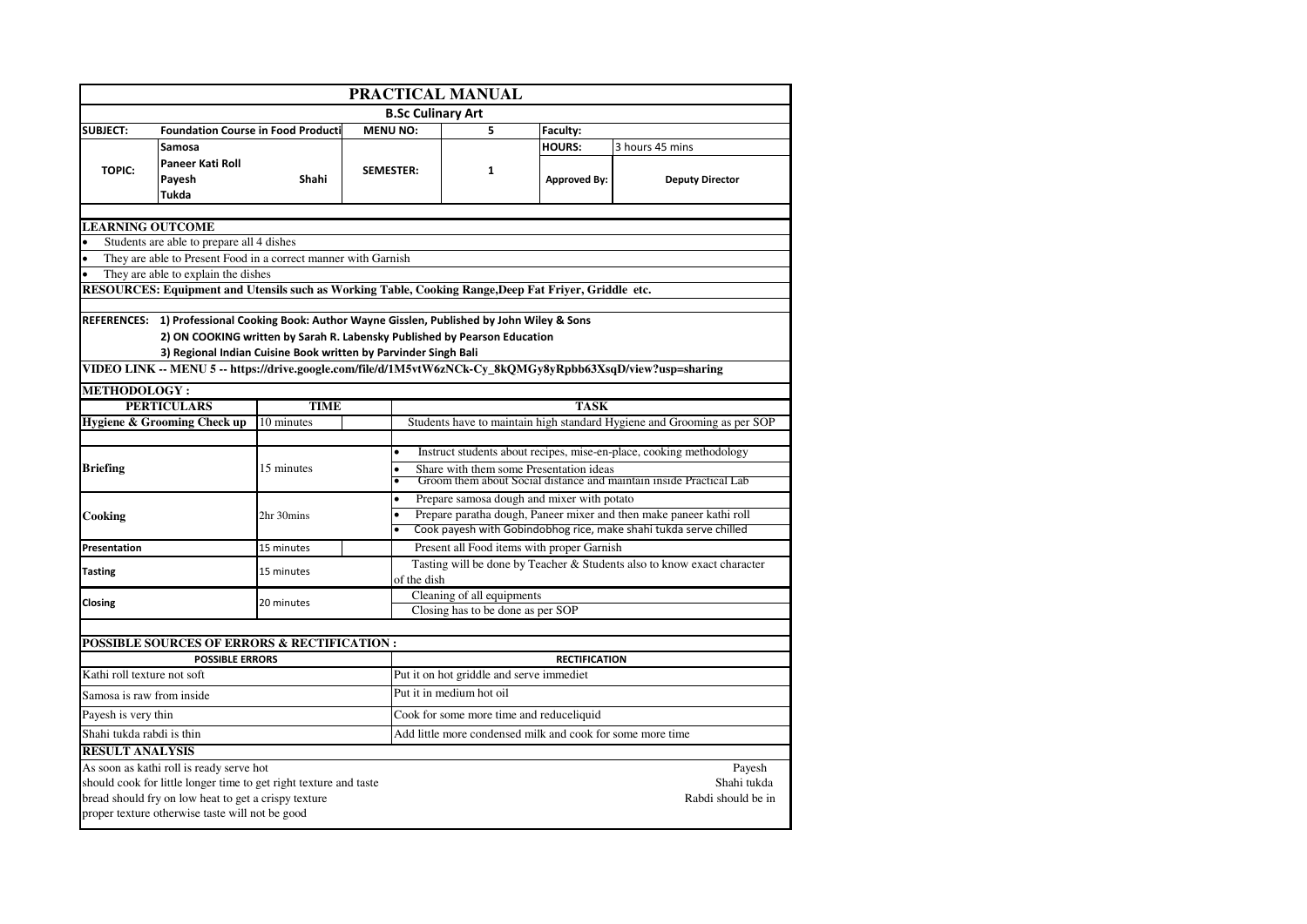|                         | PRACTICAL MANUAL                                                                                           |             |                  |                                                                                                        |                                                          |                      |                                                                         |              |  |  |
|-------------------------|------------------------------------------------------------------------------------------------------------|-------------|------------------|--------------------------------------------------------------------------------------------------------|----------------------------------------------------------|----------------------|-------------------------------------------------------------------------|--------------|--|--|
|                         |                                                                                                            |             |                  | <b>B.Sc Culinary Art</b>                                                                               |                                                          |                      |                                                                         |              |  |  |
| <b>SUBJECT:</b>         | <b>Foundation Course in Food Production</b>                                                                |             | <b>MENU NO:</b>  |                                                                                                        | 6                                                        | Faculty:             |                                                                         |              |  |  |
|                         | <b>STOCKS</b>                                                                                              |             |                  |                                                                                                        |                                                          | <b>HOURS:</b>        | 3 hours 45 mins                                                         |              |  |  |
|                         | White & brown stock                                                                                        |             |                  |                                                                                                        |                                                          |                      |                                                                         |              |  |  |
| <b>TOPIC:</b>           | <b>Vegetable Stocks</b>                                                                                    |             | <b>SEMESTER:</b> |                                                                                                        | 1                                                        |                      |                                                                         |              |  |  |
|                         | <b>Application of Stock - Prepare one</b>                                                                  |             |                  |                                                                                                        |                                                          | <b>Approved By:</b>  | <b>Deputy Director</b>                                                  |              |  |  |
|                         | soup e.g. Cream of Tomato                                                                                  |             |                  |                                                                                                        |                                                          |                      |                                                                         |              |  |  |
|                         |                                                                                                            |             |                  |                                                                                                        |                                                          |                      |                                                                         |              |  |  |
| <b>LEARNING OUTCOME</b> |                                                                                                            |             |                  |                                                                                                        |                                                          |                      |                                                                         |              |  |  |
|                         | Students are able to prepare all 4 dishes                                                                  |             |                  |                                                                                                        |                                                          |                      |                                                                         |              |  |  |
|                         | They are able to Present Food in a correct manner with Garnish                                             |             |                  |                                                                                                        |                                                          |                      |                                                                         |              |  |  |
|                         | They are able to explain the dishes                                                                        |             |                  |                                                                                                        |                                                          |                      |                                                                         |              |  |  |
|                         | RESOURCES: Equipment and Utensils such as Working Table, Cooking Range, Deep Fat Friyer, Griddle etc.      |             |                  |                                                                                                        |                                                          |                      |                                                                         |              |  |  |
|                         |                                                                                                            |             |                  |                                                                                                        |                                                          |                      |                                                                         |              |  |  |
|                         | REFERENCES: 1) Professional Cooking Book: Author Wayne Gisslen, Published by John Wiley & Sons             |             |                  |                                                                                                        |                                                          |                      |                                                                         |              |  |  |
|                         | 2) ON COOKING written by Sarah R. Labensky Published by Pearson Education                                  |             |                  |                                                                                                        |                                                          |                      |                                                                         |              |  |  |
|                         | 3) International Cuisine Book: Author Parvinder Singh Bali published by Oxford University                  |             |                  |                                                                                                        |                                                          |                      |                                                                         |              |  |  |
|                         | VIDEO LINK -- MENU 6 -- https://drive.google.com/file/d/1pYgF50MVfnXP71QOAm85LQJaCFuZzp8R/view?usp=sharing |             |                  |                                                                                                        |                                                          |                      |                                                                         |              |  |  |
| <b>METHODOLOGY :</b>    |                                                                                                            |             |                  |                                                                                                        |                                                          |                      |                                                                         |              |  |  |
|                         | <b>PERTICULARS</b>                                                                                         | <b>TIME</b> |                  |                                                                                                        |                                                          | <b>TASK</b>          |                                                                         |              |  |  |
|                         | Hygiene & Grooming Check up                                                                                | 10 minutes  |                  |                                                                                                        |                                                          |                      | Students have to maintain high standard Hygiene and Grooming as per SOP |              |  |  |
|                         |                                                                                                            |             |                  |                                                                                                        |                                                          |                      |                                                                         |              |  |  |
|                         |                                                                                                            |             |                  |                                                                                                        |                                                          |                      | Instruct students about recipes, mise-en-place, cooking methodology     |              |  |  |
| Briefing                |                                                                                                            | 15 minutes  |                  |                                                                                                        | Share with them some Presentation ideas                  |                      |                                                                         |              |  |  |
|                         |                                                                                                            |             |                  |                                                                                                        |                                                          |                      | Groom them about Social distance and maintain inside Practical Lab      |              |  |  |
|                         |                                                                                                            |             |                  | Wash and blanch the bones properly, make white stock<br>$\bullet$                                      |                                                          |                      |                                                                         |              |  |  |
| Cooking                 |                                                                                                            | 2hr 30mins  |                  | Roast bones and make brown stock, make vegetable stock<br>Prepare tomato soup by using vegetable stock |                                                          |                      |                                                                         |              |  |  |
|                         |                                                                                                            |             |                  |                                                                                                        |                                                          |                      |                                                                         |              |  |  |
| Presentation            |                                                                                                            | 15 minutes  |                  |                                                                                                        | Present all Food items with proper Garnish               |                      |                                                                         |              |  |  |
| <b>Tasting</b>          |                                                                                                            | 15 minutes  |                  |                                                                                                        |                                                          |                      | Tasting will be done by Teacher & Students also to know exact character |              |  |  |
|                         |                                                                                                            |             |                  |                                                                                                        | of the dish                                              |                      |                                                                         |              |  |  |
| Closing                 |                                                                                                            | 20 minutes  |                  |                                                                                                        | Cleaning of all equipments                               |                      |                                                                         |              |  |  |
|                         |                                                                                                            |             |                  |                                                                                                        | Closing has to be done as per SOP                        |                      |                                                                         |              |  |  |
|                         |                                                                                                            |             |                  |                                                                                                        |                                                          |                      |                                                                         |              |  |  |
|                         | <b>POSSIBLE SOURCES OF ERRORS &amp; RECTIFICATION :</b>                                                    |             |                  |                                                                                                        |                                                          | <b>RECTIFICATION</b> |                                                                         |              |  |  |
| White stock is cloudy   | <b>POSSIBLE ERRORS</b>                                                                                     |             |                  |                                                                                                        | Cook for some more time and skim the scum properly       |                      |                                                                         |              |  |  |
|                         |                                                                                                            |             |                  |                                                                                                        |                                                          |                      |                                                                         |              |  |  |
|                         | Brown stock doesn't have good colour<br>Vegtable stock doesn't have strong body                            |             |                  |                                                                                                        | Brown few big chunks onion on griddle, add into stock    |                      | Add few more chunk of vegetables and cook for some more time            |              |  |  |
|                         |                                                                                                            |             |                  |                                                                                                        |                                                          |                      |                                                                         |              |  |  |
|                         | Tomato soup doesn't have good taste                                                                        |             |                  |                                                                                                        | Add little more tomato puree and cook for some more time |                      |                                                                         |              |  |  |
| <b>RESULT ANALYSIS</b>  |                                                                                                            |             |                  |                                                                                                        |                                                          |                      |                                                                         |              |  |  |
|                         | Wash and rinse the bones properly otherwise stock will be very cloudy and bitter in taste                  |             |                  |                                                                                                        |                                                          |                      |                                                                         | <b>Brown</b> |  |  |
|                         | the bones properly to get a good strong brown stock                                                        |             |                  |                                                                                                        |                                                          |                      |                                                                         | Wash         |  |  |
|                         | vegetables and cut into big chunks otherwise vegetable will be mashed and stock will become cloudy         |             |                  |                                                                                                        |                                                          |                      |                                                                         |              |  |  |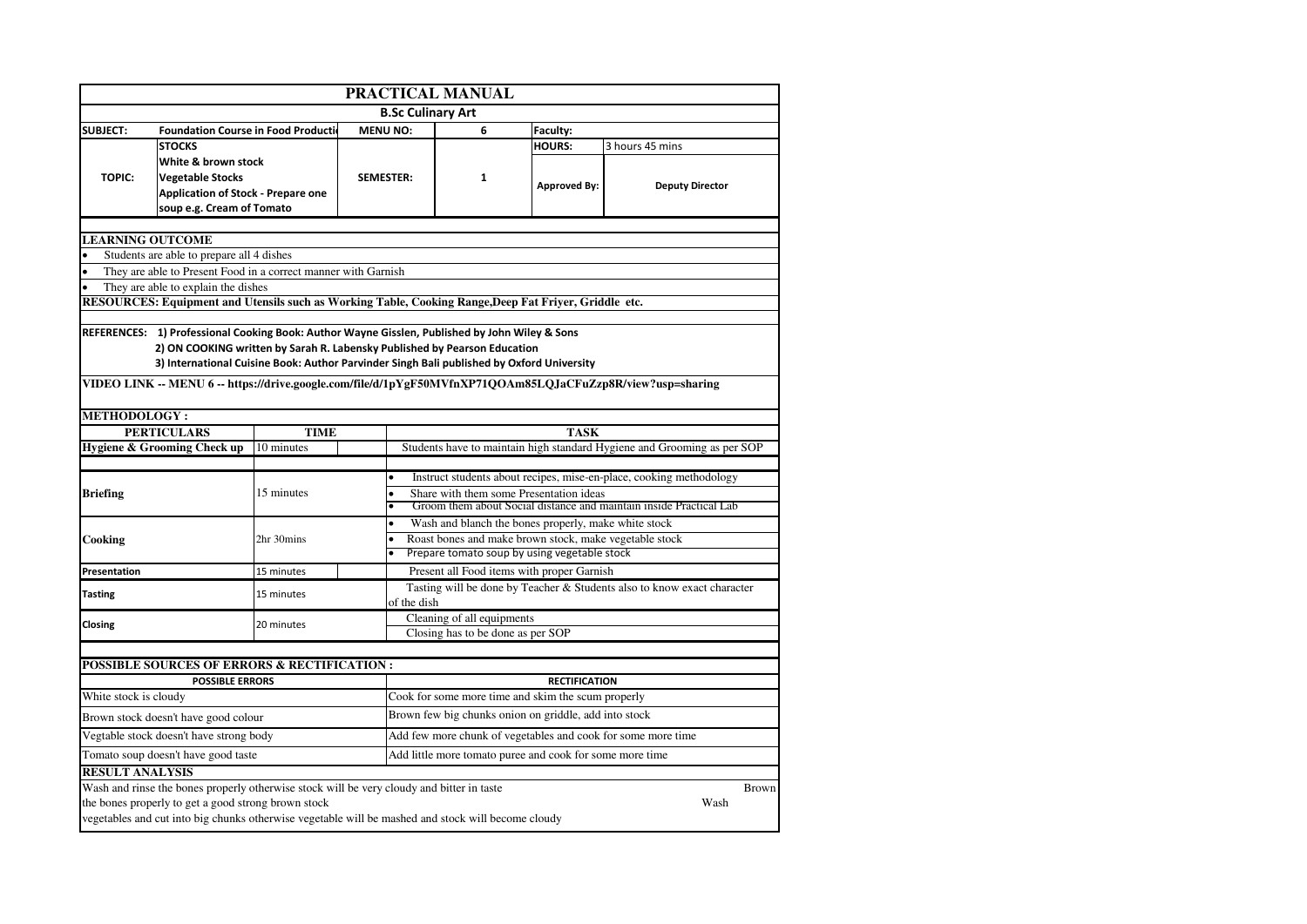|                                                                     | <b>PRACTICAL MANUAL</b>                                                                                                                                                                                                                                                  |                     |                  |                                                                    |                                                                                                      |                     |                                                                         |  |  |  |
|---------------------------------------------------------------------|--------------------------------------------------------------------------------------------------------------------------------------------------------------------------------------------------------------------------------------------------------------------------|---------------------|------------------|--------------------------------------------------------------------|------------------------------------------------------------------------------------------------------|---------------------|-------------------------------------------------------------------------|--|--|--|
|                                                                     | <b>B.Sc Culinary Art</b>                                                                                                                                                                                                                                                 |                     |                  |                                                                    |                                                                                                      |                     |                                                                         |  |  |  |
| <b>SUBJECT:</b>                                                     | <b>Foundation Course in Food Producti</b>                                                                                                                                                                                                                                |                     | <b>MENU NO:</b>  |                                                                    | $\overline{ }$                                                                                       | Faculty:            |                                                                         |  |  |  |
|                                                                     | <b>Sauces - Preparation Basic mother</b><br>sauces<br><b>Bechamel/White sauce</b>                                                                                                                                                                                        | 1)                  |                  |                                                                    |                                                                                                      | HOURS:              | 3 hours 45 mins                                                         |  |  |  |
| <b>TOPIC:</b>                                                       | 2) Espagnole/Brown sauce<br>3) Veloute sauce 4) Hollandaise<br>Sauce<br>Sauce<br><b>Tomato Sauce</b>                                                                                                                                                                     | 5) Mayonnaise<br>6) | <b>SEMESTER:</b> |                                                                    | $\mathbf{1}$                                                                                         | <b>Approved By:</b> | <b>Deputy Director</b>                                                  |  |  |  |
|                                                                     |                                                                                                                                                                                                                                                                          |                     |                  |                                                                    |                                                                                                      |                     |                                                                         |  |  |  |
| <b>LEARNING OUTCOME</b>                                             |                                                                                                                                                                                                                                                                          |                     |                  |                                                                    |                                                                                                      |                     |                                                                         |  |  |  |
|                                                                     | Students are able to prepare all 6 sauces                                                                                                                                                                                                                                |                     |                  |                                                                    |                                                                                                      |                     |                                                                         |  |  |  |
|                                                                     | They are able to Present Food in a correct manner with Garnish<br>They are able to explain the dishes                                                                                                                                                                    |                     |                  |                                                                    |                                                                                                      |                     |                                                                         |  |  |  |
|                                                                     | RESOURCES: Equipment and Utensils such as Working Table, Cooking Range, Refrigerator etc.                                                                                                                                                                                |                     |                  |                                                                    |                                                                                                      |                     |                                                                         |  |  |  |
|                                                                     |                                                                                                                                                                                                                                                                          |                     |                  |                                                                    |                                                                                                      |                     |                                                                         |  |  |  |
|                                                                     | REFERENCES: 1) Professional Cooking Book: Author Wayne Gisslen, Published by John Wiley & Sons<br>2) ON COOKING written by Sarah R. Labensky Published by Pearson Education<br>3) International Cuisine Book: Author Parvinder Singh Bali published by Oxford University |                     |                  |                                                                    |                                                                                                      |                     |                                                                         |  |  |  |
| <b>VIDEO LINK</b>                                                   |                                                                                                                                                                                                                                                                          |                     |                  |                                                                    |                                                                                                      |                     |                                                                         |  |  |  |
|                                                                     | https://www.youtube.com/watch?v=eTf0n1HoC1w                                                                                                                                                                                                                              |                     |                  |                                                                    |                                                                                                      |                     |                                                                         |  |  |  |
|                                                                     | https://www.youtube.com/watch?v=0H1qehv8nPw                                                                                                                                                                                                                              |                     |                  |                                                                    |                                                                                                      |                     |                                                                         |  |  |  |
|                                                                     | https://www.youtube.com/watch?v=wWUAqFElGoY                                                                                                                                                                                                                              |                     |                  |                                                                    |                                                                                                      |                     |                                                                         |  |  |  |
|                                                                     | https://www.youtube.com/watch?v=LxdzolI3jFw                                                                                                                                                                                                                              |                     |                  |                                                                    |                                                                                                      |                     |                                                                         |  |  |  |
|                                                                     | https://www.youtube.com/watch?v=cDWwulklcnI                                                                                                                                                                                                                              |                     |                  |                                                                    |                                                                                                      |                     |                                                                         |  |  |  |
|                                                                     | https://www.youtube.com/watch?v=0r5v2KPBN8g                                                                                                                                                                                                                              |                     |                  |                                                                    |                                                                                                      |                     |                                                                         |  |  |  |
|                                                                     | <b>PERTICULARS</b><br>Hygiene & Grooming Check up 10 minutes                                                                                                                                                                                                             | <b>TIME</b>         |                  |                                                                    |                                                                                                      | <b>TASK</b>         | Students have to maintain high standard Hygiene and Grooming as per SOP |  |  |  |
|                                                                     |                                                                                                                                                                                                                                                                          |                     |                  |                                                                    |                                                                                                      |                     |                                                                         |  |  |  |
|                                                                     |                                                                                                                                                                                                                                                                          |                     |                  |                                                                    | Instruct students about recipes, mise-en-place, cooking methodology                                  |                     |                                                                         |  |  |  |
| <b>Briefing</b>                                                     |                                                                                                                                                                                                                                                                          | 15 minutes          |                  | Share with them some Presentation ideas                            |                                                                                                      |                     |                                                                         |  |  |  |
|                                                                     |                                                                                                                                                                                                                                                                          |                     |                  | Groom them about Social distance and maintain inside Practical Lab |                                                                                                      |                     |                                                                         |  |  |  |
|                                                                     |                                                                                                                                                                                                                                                                          |                     |                  |                                                                    | Wash and all vegetables cut in proper shape                                                          |                     |                                                                         |  |  |  |
| Cooking                                                             |                                                                                                                                                                                                                                                                          | 2hr 30mins          |                  |                                                                    | Make white sauce, veloute sauce, br. Sauce, Tomato sauce<br>Make mayonnaise sauce, Hollendaise sauce |                     |                                                                         |  |  |  |
| Presentation                                                        |                                                                                                                                                                                                                                                                          | 15 minutes          |                  |                                                                    | Present all Food items with proper Garnish                                                           |                     |                                                                         |  |  |  |
| <b>Tasting</b>                                                      |                                                                                                                                                                                                                                                                          | 15 minutes          |                  | of the dish                                                        |                                                                                                      |                     | Tasting will be done by Teacher & Students also to know exact character |  |  |  |
| Closing                                                             |                                                                                                                                                                                                                                                                          | 20 minutes          |                  |                                                                    | Cleaning of all equipments                                                                           |                     |                                                                         |  |  |  |
|                                                                     |                                                                                                                                                                                                                                                                          |                     |                  |                                                                    | Closing has to be done as per SOP                                                                    |                     |                                                                         |  |  |  |
|                                                                     |                                                                                                                                                                                                                                                                          |                     |                  |                                                                    |                                                                                                      |                     |                                                                         |  |  |  |
|                                                                     | <b>POSSIBLE SOURCES OF ERRORS &amp; RECTIFICATION:</b>                                                                                                                                                                                                                   |                     |                  |                                                                    |                                                                                                      |                     |                                                                         |  |  |  |
| <b>POSSIBLE ERRORS</b><br><b>RECTIFICATION</b>                      |                                                                                                                                                                                                                                                                          |                     |                  |                                                                    |                                                                                                      |                     |                                                                         |  |  |  |
| Mayonnaise can be curdled<br>Add little warm water and mix properly |                                                                                                                                                                                                                                                                          |                     |                  |                                                                    |                                                                                                      |                     |                                                                         |  |  |  |
| Hollendaise can be curdled                                          |                                                                                                                                                                                                                                                                          |                     |                  |                                                                    | Add little warm water and mix properly                                                               |                     |                                                                         |  |  |  |
|                                                                     | Tomato sauce can be sour taste                                                                                                                                                                                                                                           |                     |                  |                                                                    | Add little sugar and adjust seasoning                                                                |                     |                                                                         |  |  |  |
| <b>RESULT ANALYSIS</b>                                              |                                                                                                                                                                                                                                                                          |                     |                  |                                                                    |                                                                                                      |                     |                                                                         |  |  |  |

Wash and rinse the bones properly otherwise stock will be very cloudy and bitter in taste Brown the bones properly to get a good strong brown stock so that sauce colour will be good Make good clarified butter for Hollendaise sauce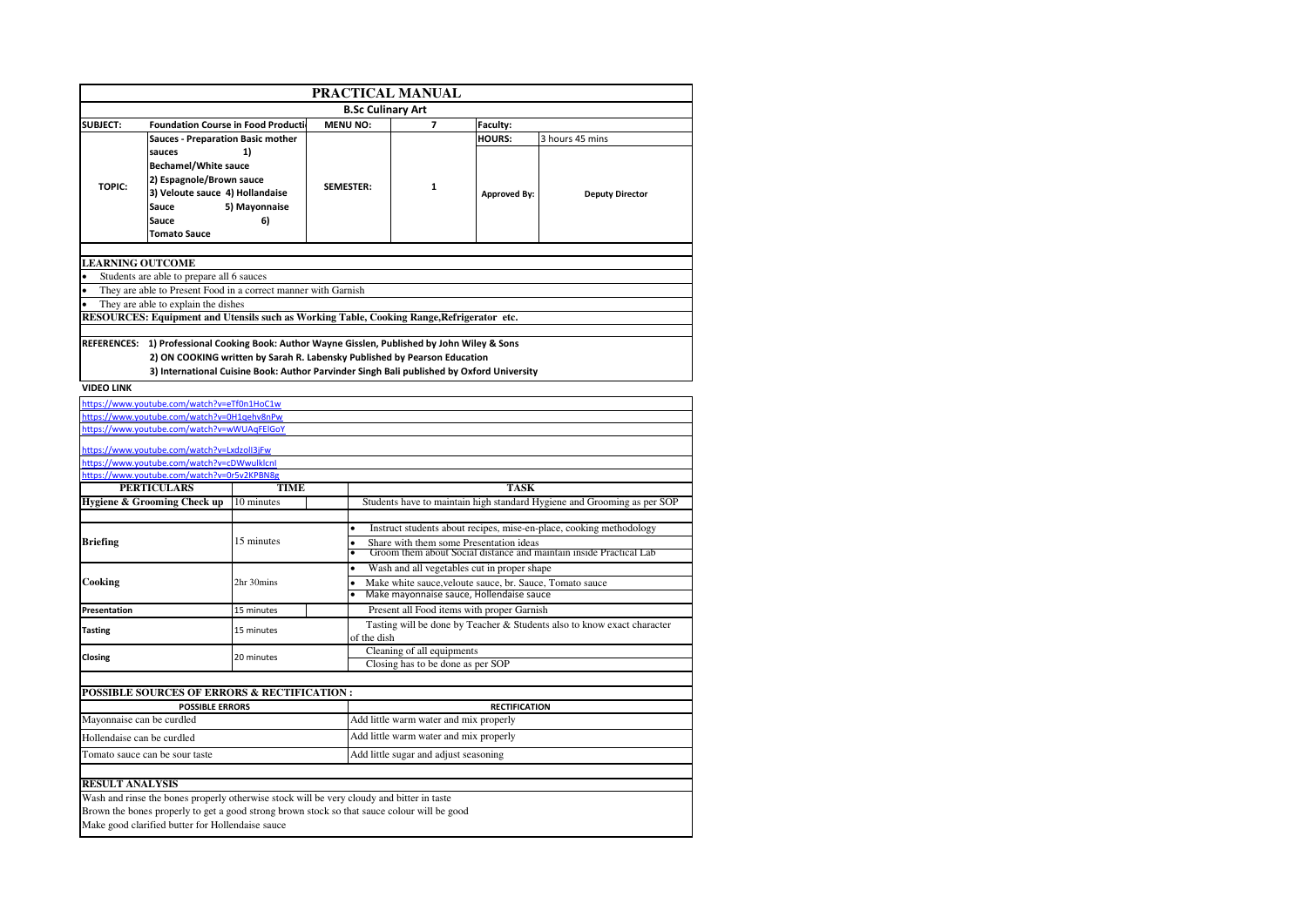| PRACTICAL MANUAL                                                                                                                                                                                                                                                                   |                                                                                                          |                  |   |                     |                        |  |  |
|------------------------------------------------------------------------------------------------------------------------------------------------------------------------------------------------------------------------------------------------------------------------------------|----------------------------------------------------------------------------------------------------------|------------------|---|---------------------|------------------------|--|--|
| <b>B.Sc Culinary Art</b>                                                                                                                                                                                                                                                           |                                                                                                          |                  |   |                     |                        |  |  |
| <b>SUBJECT:</b>                                                                                                                                                                                                                                                                    | <b>Foundation Course in Food Production</b><br><b>MENU NO:</b><br>Faculty:<br>8                          |                  |   |                     |                        |  |  |
|                                                                                                                                                                                                                                                                                    | MENU-8                                                                                                   |                  |   | <b>HOURS:</b>       | 3 hours 45 mins        |  |  |
| <b>TOPIC:</b>                                                                                                                                                                                                                                                                      | Salade Verte avec Vinaigrette<br><b>Cauliflower Morney</b><br><b>Poulet Grillee</b><br><b>Lemon Tart</b> | <b>SEMESTER:</b> | 1 | <b>Approved By:</b> | <b>Deputy Director</b> |  |  |
|                                                                                                                                                                                                                                                                                    | <b>LEARNING OUTCOME</b>                                                                                  |                  |   |                     |                        |  |  |
|                                                                                                                                                                                                                                                                                    | Students are able to prepare all 4 dishes                                                                |                  |   |                     |                        |  |  |
|                                                                                                                                                                                                                                                                                    | They are able to Present Food in a correct manner with Garnish                                           |                  |   |                     |                        |  |  |
|                                                                                                                                                                                                                                                                                    | They are able to explain the dishes                                                                      |                  |   |                     |                        |  |  |
| RESOURCES: Equipment and Utensils such as Working Table, Cooking Range,Double deck oven etc.                                                                                                                                                                                       |                                                                                                          |                  |   |                     |                        |  |  |
|                                                                                                                                                                                                                                                                                    |                                                                                                          |                  |   |                     |                        |  |  |
| <b>REFERENCES:</b><br>1) Professional Cooking Book: Author Wayne Gisslen, Published by John Wiley & Sons<br>2) ON COOKING written by Sarah R. Labensky Published by Pearson Education<br>3) International Cuisine Book: Author Parvinder Singh Bali published by Oxford University |                                                                                                          |                  |   |                     |                        |  |  |

**VIDEO LINK -- MENU 8 -- https://www.youtube.com/watch?v=ieAuLadeDq4 https://www.youtube.com/watch?v=oWXlmAeqoUE** 

**https://www.youtube.com/watch?v=Hh\_kYJS4UHY**

| <b>METHODOLOGY:</b>                                                                                                                                                                     |                                                                                                                                                                            |                                                                                                                                                                                      |  |  |  |  |
|-----------------------------------------------------------------------------------------------------------------------------------------------------------------------------------------|----------------------------------------------------------------------------------------------------------------------------------------------------------------------------|--------------------------------------------------------------------------------------------------------------------------------------------------------------------------------------|--|--|--|--|
| <b>PERTICULARS</b>                                                                                                                                                                      | <b>TIME</b>                                                                                                                                                                | <b>TASK</b>                                                                                                                                                                          |  |  |  |  |
| Hygiene & Grooming Check up                                                                                                                                                             | 10 minutes                                                                                                                                                                 | Students have to maintain high standard Hygiene and Grooming as per SOP                                                                                                              |  |  |  |  |
| <b>Briefing</b>                                                                                                                                                                         | 15 minutes                                                                                                                                                                 | Instruct students about recipes, mise-en-place, cooking methodology<br>Share with them some Presentation ideas<br>Groom them about Social distance and maintain inside Practical Lab |  |  |  |  |
| Cooking                                                                                                                                                                                 | Wash and all vegetables in proper salad and cauliflower morney<br>$\bullet$<br>Marinate chicken and make grilled chicken<br>Make short crust pastry and prepare lemon tart |                                                                                                                                                                                      |  |  |  |  |
| Presentation                                                                                                                                                                            | 15 minutes                                                                                                                                                                 | Present all Food items with proper Garnish                                                                                                                                           |  |  |  |  |
| <b>Tasting</b>                                                                                                                                                                          | 15 minutes                                                                                                                                                                 | Tasting will be done by Teacher & Students also to know exact character<br>of the dish                                                                                               |  |  |  |  |
| Closing                                                                                                                                                                                 | 20 minutes                                                                                                                                                                 | Cleaning of all equipments<br>Closing has to be done as per SOP                                                                                                                      |  |  |  |  |
| <b>POSSIBLE SOURCES OF ERRORS &amp; RECTIFICATION:</b>                                                                                                                                  |                                                                                                                                                                            |                                                                                                                                                                                      |  |  |  |  |
| <b>POSSIBLE ERRORS</b>                                                                                                                                                                  |                                                                                                                                                                            | <b>RECTIFICATION</b>                                                                                                                                                                 |  |  |  |  |
| Salad doesn't have good taste                                                                                                                                                           |                                                                                                                                                                            | Check dressing seasoning                                                                                                                                                             |  |  |  |  |
| Grilled chicken little dry                                                                                                                                                              |                                                                                                                                                                            | Take care for cooking temparature                                                                                                                                                    |  |  |  |  |
| Tart is soft                                                                                                                                                                            |                                                                                                                                                                            | Take care for cooking temparature                                                                                                                                                    |  |  |  |  |
| <b>RESULT ANALYSIS</b>                                                                                                                                                                  |                                                                                                                                                                            |                                                                                                                                                                                      |  |  |  |  |
| While boiling cauliflower take care about cooking time otherwise vegetable will be mashed<br>Chicken marination will be strong to get good taste<br>good taste lemon cud for lemon tart |                                                                                                                                                                            | Make                                                                                                                                                                                 |  |  |  |  |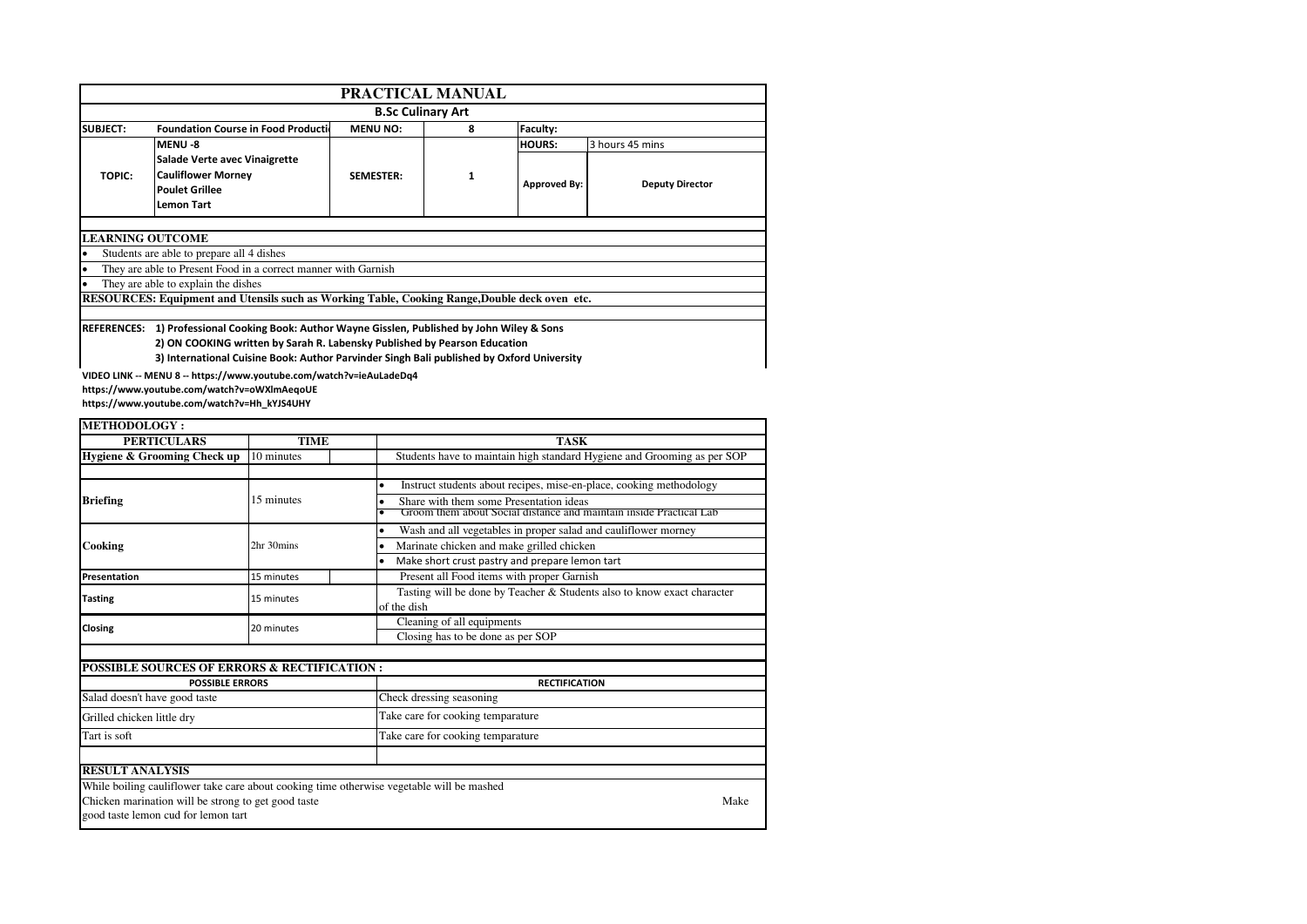| PRACTICAL MANUAL                                               |                                                                                                |             |                 |                                                                                  |                                            |                     |                                                                                                            |  |  |
|----------------------------------------------------------------|------------------------------------------------------------------------------------------------|-------------|-----------------|----------------------------------------------------------------------------------|--------------------------------------------|---------------------|------------------------------------------------------------------------------------------------------------|--|--|
|                                                                |                                                                                                |             |                 | <b>B.Sc Culinary Art</b>                                                         |                                            |                     |                                                                                                            |  |  |
| <b>SUBJECT:</b><br><b>Foundation Course in Food Production</b> |                                                                                                |             | <b>MENU NO:</b> |                                                                                  | 9                                          | Faculty:            |                                                                                                            |  |  |
|                                                                | MENU - 9                                                                                       |             |                 |                                                                                  |                                            | <b>HOURS:</b>       | 3 hours 45 mins                                                                                            |  |  |
|                                                                | <b>Minestrone Soupe</b>                                                                        |             |                 |                                                                                  |                                            |                     |                                                                                                            |  |  |
| TOPIC:                                                         | <b>Bread Rolls</b>                                                                             |             |                 | <b>SEMESTER:</b>                                                                 | $\mathbf{1}$                               |                     |                                                                                                            |  |  |
|                                                                | Poisson cuit avec sauce tomate                                                                 |             |                 |                                                                                  |                                            | <b>Approved By:</b> | <b>Deputy Director</b>                                                                                     |  |  |
|                                                                | Crème Caramel                                                                                  |             |                 |                                                                                  |                                            |                     |                                                                                                            |  |  |
|                                                                |                                                                                                |             |                 |                                                                                  |                                            |                     |                                                                                                            |  |  |
| <b>LEARNING OUTCOME</b>                                        |                                                                                                |             |                 |                                                                                  |                                            |                     |                                                                                                            |  |  |
|                                                                | Students are able to prepare all 4 dishes                                                      |             |                 |                                                                                  |                                            |                     |                                                                                                            |  |  |
|                                                                | They are able to Present Food in a correct manner with Garnish                                 |             |                 |                                                                                  |                                            |                     |                                                                                                            |  |  |
|                                                                | They are able to explain the dishes                                                            |             |                 |                                                                                  |                                            |                     |                                                                                                            |  |  |
|                                                                | RESOURCES: Equipment and Utensils such as Working Table, Cooking Range, Double deck oven etc.  |             |                 |                                                                                  |                                            |                     |                                                                                                            |  |  |
|                                                                | REFERENCES: 1) Professional Cooking Book: Author Wayne Gisslen, Published by John Wiley & Sons |             |                 |                                                                                  |                                            |                     |                                                                                                            |  |  |
|                                                                | 2) ON COOKING written by Sarah R. Labensky Published by Pearson Education                      |             |                 |                                                                                  |                                            |                     |                                                                                                            |  |  |
|                                                                | 3) International Cuisine Book: Author Parvinder Singh Bali published by Oxford University      |             |                 |                                                                                  |                                            |                     |                                                                                                            |  |  |
|                                                                |                                                                                                |             |                 |                                                                                  |                                            |                     | VIDEO LINK -- MENU 9 -- https://drive.google.com/file/d/19_7rckqBx_DTDUoKW61eWV7jOfmGlOgc/view?usp=sharing |  |  |
|                                                                |                                                                                                |             |                 |                                                                                  |                                            |                     |                                                                                                            |  |  |
| <b>METHODOLOGY:</b>                                            |                                                                                                |             |                 |                                                                                  |                                            |                     |                                                                                                            |  |  |
|                                                                | <b>PERTICULARS</b>                                                                             | <b>TIME</b> |                 | <b>TASK</b>                                                                      |                                            |                     |                                                                                                            |  |  |
|                                                                | <b>Hygiene &amp; Grooming Check up</b>                                                         | 10 minutes  |                 |                                                                                  |                                            |                     | Students have to maintain high standard Hygiene and Grooming as per SOP                                    |  |  |
|                                                                |                                                                                                |             |                 | Instruct students about recipes, mise-en-place, cooking methodology<br>$\bullet$ |                                            |                     |                                                                                                            |  |  |
| Briefing                                                       |                                                                                                | 15 minutes  |                 | Share with them some Presentation ideas<br>$\bullet$                             |                                            |                     |                                                                                                            |  |  |
|                                                                |                                                                                                |             |                 | Groom them about Social distance and maintain inside Practical Lab               |                                            |                     |                                                                                                            |  |  |
|                                                                |                                                                                                |             |                 | $\bullet$                                                                        |                                            |                     | Wash and all vegetables in proper shape and amke a strong minstrone soup                                   |  |  |
|                                                                |                                                                                                |             |                 | Make a nice dough for bread rolls and make soft bread rolls                      |                                            |                     |                                                                                                            |  |  |
| Cooking                                                        |                                                                                                | 2hr 30mins  |                 | Cut fish, marinate and cook in frying pan, make a good sauce and pour over       |                                            |                     |                                                                                                            |  |  |
|                                                                |                                                                                                |             |                 | fish then make cream caramel                                                     |                                            |                     |                                                                                                            |  |  |
| Presentation                                                   |                                                                                                | 15 minutes  |                 |                                                                                  | Present all Food items with proper Garnish |                     |                                                                                                            |  |  |
| <b>Tasting</b>                                                 |                                                                                                | 15 minutes  |                 | Tasting will be done by Teacher & Students also to know exact character          |                                            |                     |                                                                                                            |  |  |
|                                                                |                                                                                                |             |                 | of the dish                                                                      |                                            |                     |                                                                                                            |  |  |
| Closing                                                        |                                                                                                | 20 minutes  |                 | Cleaning of all equipments                                                       |                                            |                     |                                                                                                            |  |  |
|                                                                |                                                                                                |             |                 | Closing has to be done as per SOP                                                |                                            |                     |                                                                                                            |  |  |
|                                                                |                                                                                                |             |                 |                                                                                  |                                            |                     |                                                                                                            |  |  |
|                                                                | <b>POSSIBLE SOURCES OF ERRORS &amp; RECTIFICATION :</b>                                        |             |                 |                                                                                  |                                            |                     |                                                                                                            |  |  |
| <b>POSSIBLE ERRORS</b>                                         |                                                                                                |             |                 | <b>RECTIFICATION</b>                                                             |                                            |                     |                                                                                                            |  |  |
| Soup doesn't have good taste                                   |                                                                                                |             |                 | Add little concasse with proper seasoning and cook                               |                                            |                     |                                                                                                            |  |  |
| Bread roll little hard                                         |                                                                                                |             |                 | Apply butter on top and put in oven, serve hot                                   |                                            |                     |                                                                                                            |  |  |
| Sauce is having more liquid                                    |                                                                                                |             |                 | Cook the sauce little more time                                                  |                                            |                     |                                                                                                            |  |  |
|                                                                |                                                                                                |             |                 |                                                                                  |                                            |                     |                                                                                                            |  |  |
| <b>RESULT ANALYSIS</b>                                         |                                                                                                |             |                 |                                                                                  |                                            |                     |                                                                                                            |  |  |
|                                                                | While making soup take care about cooking time otherwise vegetable will be mashed              |             |                 |                                                                                  |                                            |                     |                                                                                                            |  |  |
|                                                                | Bread roll dough knead properly to get a good texture bread rolls                              |             |                 |                                                                                  |                                            |                     |                                                                                                            |  |  |
|                                                                | Marinate fish properly to get a proper taste in the dish                                       |             |                 |                                                                                  |                                            |                     |                                                                                                            |  |  |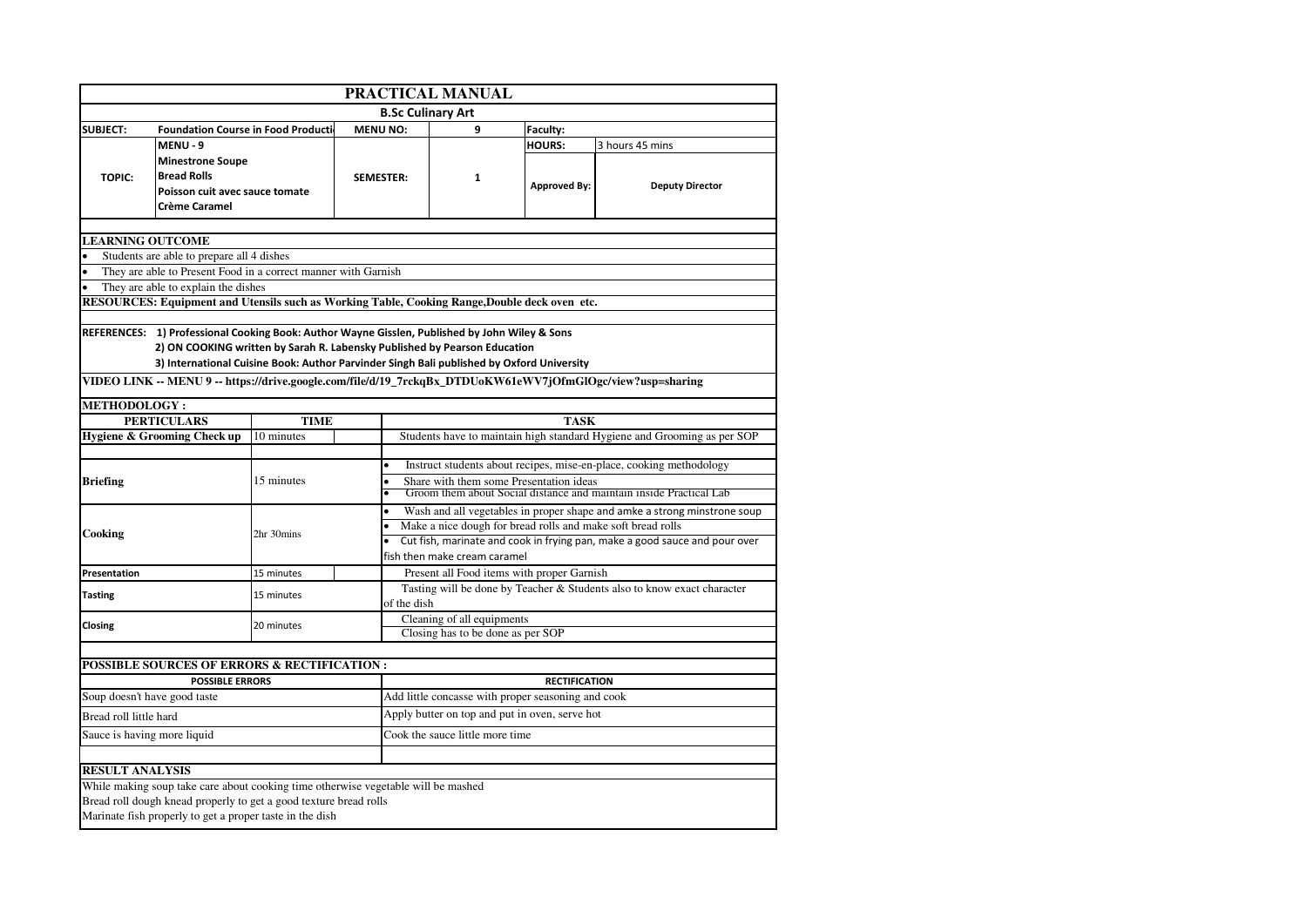| PRACTICAL MANUAL             |                                                                                                                          |             |                  |                                                                                                |                      |                                                                                                             |  |
|------------------------------|--------------------------------------------------------------------------------------------------------------------------|-------------|------------------|------------------------------------------------------------------------------------------------|----------------------|-------------------------------------------------------------------------------------------------------------|--|
|                              |                                                                                                                          |             |                  | <b>B.Sc Culinary Art</b>                                                                       |                      |                                                                                                             |  |
| <b>SUBJECT:</b>              | <b>Foundation Course in Food Production</b><br><b>MENU NO:</b>                                                           |             |                  | 10                                                                                             | Faculty:             |                                                                                                             |  |
|                              | <b>MENU - 10</b>                                                                                                         |             |                  |                                                                                                | <b>HOURS:</b>        | 3 hours 45 mins                                                                                             |  |
|                              | <b>Salade Waldorf</b>                                                                                                    |             |                  |                                                                                                |                      |                                                                                                             |  |
| <b>TOPIC:</b>                | <b>Poulet Stroganoff</b><br><b>Riz Pilaf</b>                                                                             |             | <b>SEMESTER:</b> | 1                                                                                              |                      |                                                                                                             |  |
|                              |                                                                                                                          |             |                  |                                                                                                | <b>Approved By:</b>  | <b>Deputy Director</b>                                                                                      |  |
| <b>Chocolate Cookies</b>     |                                                                                                                          |             |                  |                                                                                                |                      |                                                                                                             |  |
|                              |                                                                                                                          |             |                  |                                                                                                |                      |                                                                                                             |  |
| <b>LEARNING OUTCOME</b>      |                                                                                                                          |             |                  |                                                                                                |                      |                                                                                                             |  |
|                              | Students are able to prepare all 3 dishes                                                                                |             |                  |                                                                                                |                      |                                                                                                             |  |
|                              | They are able to Present Food in a correct manner with Garnish                                                           |             |                  |                                                                                                |                      |                                                                                                             |  |
|                              | They are able to explain the dishes                                                                                      |             |                  |                                                                                                |                      |                                                                                                             |  |
|                              |                                                                                                                          |             |                  | RESOURCES: Equipment and Utensils such as Working Table, Cooking Range, Double deck oven etc.  |                      |                                                                                                             |  |
|                              |                                                                                                                          |             |                  |                                                                                                |                      |                                                                                                             |  |
|                              |                                                                                                                          |             |                  | REFERENCES: 1) Professional Cooking Book: Author Wayne Gisslen, Published by John Wiley & Sons |                      |                                                                                                             |  |
|                              |                                                                                                                          |             |                  | 2) ON COOKING written by Sarah R. Labensky Published by Pearson Education                      |                      |                                                                                                             |  |
|                              |                                                                                                                          |             |                  | 3) International Cuisine Book: Author Parvinder Singh Bali published by Oxford University      |                      |                                                                                                             |  |
|                              |                                                                                                                          |             |                  |                                                                                                |                      | VIDEO LINK -- MENU 10 -- https://drive.google.com/file/d/1LOEH_rzbtCZo9LOebL-me3LwM7E-DAHi/view?usp=sharing |  |
| <b>METHODOLOGY :</b>         |                                                                                                                          |             |                  |                                                                                                |                      |                                                                                                             |  |
|                              | <b>PERTICULARS</b>                                                                                                       | <b>TIME</b> |                  | <b>TASK</b>                                                                                    |                      |                                                                                                             |  |
|                              | Hygiene & Grooming Check up                                                                                              | 10 minutes  |                  |                                                                                                |                      | Students have to maintain high standard Hygiene and Grooming as per SOP                                     |  |
|                              |                                                                                                                          |             |                  |                                                                                                |                      |                                                                                                             |  |
|                              |                                                                                                                          |             |                  |                                                                                                |                      | Instruct students about recipes, mise-en-place, cooking methodology                                         |  |
|                              |                                                                                                                          |             |                  |                                                                                                |                      |                                                                                                             |  |
| <b>Briefing</b>              |                                                                                                                          | 15 minutes  |                  | Share with them some Presentation ideas                                                        |                      |                                                                                                             |  |
|                              |                                                                                                                          |             |                  |                                                                                                |                      | Groom them about Social distance and maintain inside Practical Lab                                          |  |
|                              |                                                                                                                          |             |                  | Wash and cut fruits, make woldrof salad                                                        |                      |                                                                                                             |  |
| Cooking                      |                                                                                                                          | 2hr 30mins  |                  |                                                                                                |                      | Jullien chicken, cook with mushroom and make chicken stroganoff                                             |  |
|                              |                                                                                                                          |             |                  | Wash and soak rice and cook in absorption method                                               |                      |                                                                                                             |  |
| Presentation                 |                                                                                                                          | 15 minutes  |                  | Present all Food items with proper Garnish                                                     |                      |                                                                                                             |  |
| <b>Tasting</b>               |                                                                                                                          | 15 minutes  |                  |                                                                                                |                      | Tasting will be done by Teacher & Students also to know exact character                                     |  |
|                              |                                                                                                                          |             | of the dish      |                                                                                                |                      |                                                                                                             |  |
| Closing                      |                                                                                                                          | 20 minutes  |                  | Cleaning of all equipments                                                                     |                      |                                                                                                             |  |
|                              |                                                                                                                          |             |                  | Closing has to be done as per SOP                                                              |                      |                                                                                                             |  |
|                              |                                                                                                                          |             |                  |                                                                                                |                      |                                                                                                             |  |
|                              | <b>POSSIBLE SOURCES OF ERRORS &amp; RECTIFICATION :</b>                                                                  |             |                  |                                                                                                |                      |                                                                                                             |  |
|                              | <b>POSSIBLE ERRORS</b>                                                                                                   |             |                  |                                                                                                | <b>RECTIFICATION</b> |                                                                                                             |  |
| Salad can leave water        |                                                                                                                          |             |                  | take little more mayonnaise and mix with salad                                                 |                      |                                                                                                             |  |
| Stroganoff taste is not good |                                                                                                                          |             |                  | Add little butter and cream cook for some more time                                            |                      |                                                                                                             |  |
| Pilaf is not cooked properly |                                                                                                                          |             |                  | Sprinkle little water and again cook for few more times                                        |                      |                                                                                                             |  |
|                              |                                                                                                                          |             |                  |                                                                                                |                      |                                                                                                             |  |
| <b>RESULT ANALYSIS</b>       |                                                                                                                          |             |                  |                                                                                                |                      |                                                                                                             |  |
|                              |                                                                                                                          |             |                  |                                                                                                |                      |                                                                                                             |  |
|                              | While making salad keep dice apple in sugar water or else in turn into brown<br>stroganoff require stronge chicken stock |             |                  |                                                                                                |                      | Chicken<br>At the time                                                                                      |  |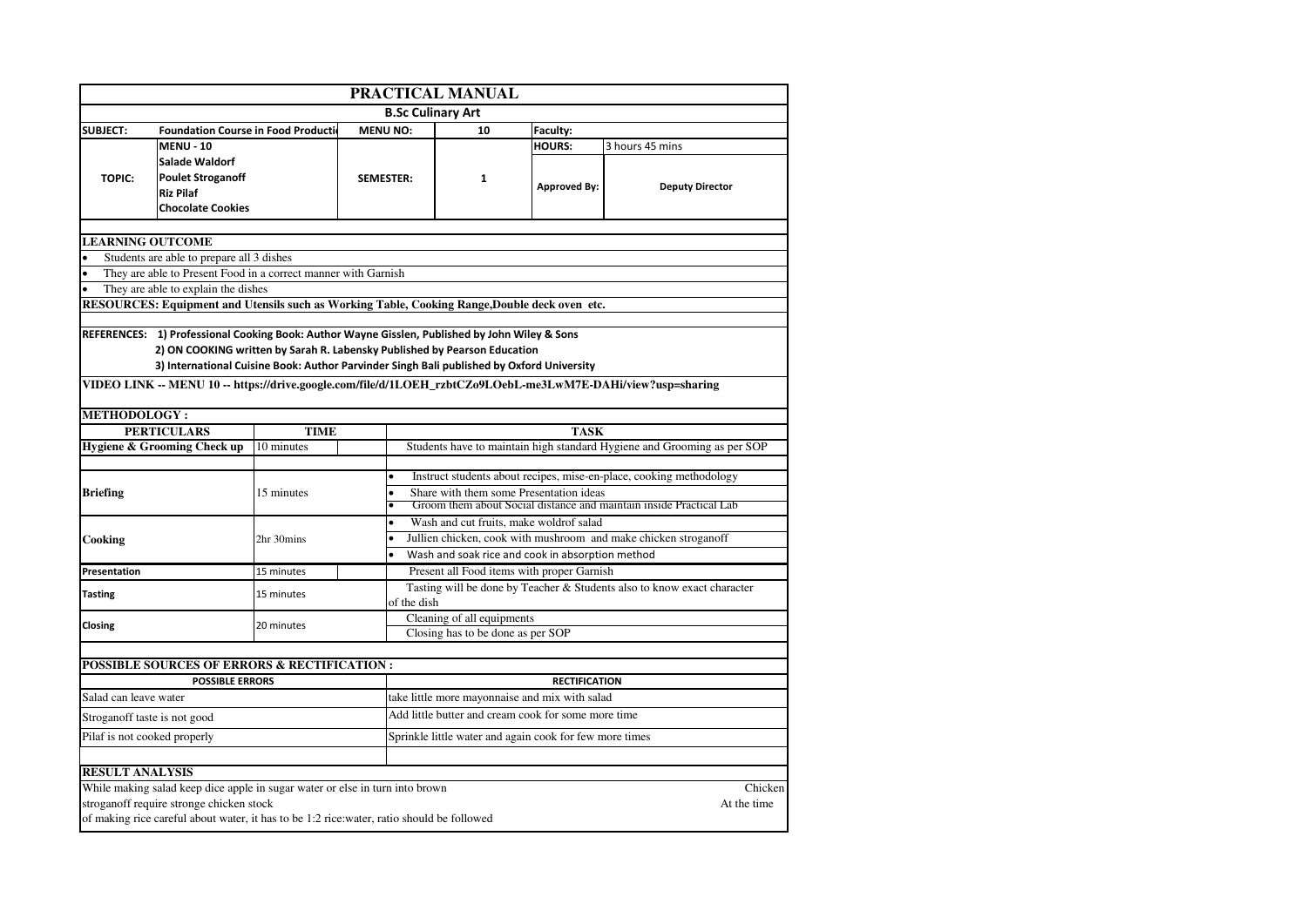| PRACTICAL MANUAL                          |                                                                                                               |                  |                                                                                  |                     |                                                                         |  |  |  |
|-------------------------------------------|---------------------------------------------------------------------------------------------------------------|------------------|----------------------------------------------------------------------------------|---------------------|-------------------------------------------------------------------------|--|--|--|
|                                           |                                                                                                               |                  | <b>B.Sc Culinary Art</b>                                                         |                     |                                                                         |  |  |  |
| <b>SUBJECT:</b>                           | <b>Foundation Course in Food Production</b>                                                                   | <b>MENU NO:</b>  | 11                                                                               | Faculty:            |                                                                         |  |  |  |
| Salade de tomates                         |                                                                                                               |                  |                                                                                  | <b>HOURS:</b>       | 3 hours 45 mins                                                         |  |  |  |
|                                           | Poulet sauté chasseur                                                                                         |                  |                                                                                  |                     |                                                                         |  |  |  |
| <b>TOPIC:</b><br><b>French Baguette</b>   |                                                                                                               | <b>SEMESTER:</b> | $\mathbf{1}$                                                                     | <b>Approved By:</b> | <b>Deputy Director</b>                                                  |  |  |  |
|                                           | Bouquetière de Légumes                                                                                        |                  |                                                                                  |                     |                                                                         |  |  |  |
|                                           |                                                                                                               |                  |                                                                                  |                     |                                                                         |  |  |  |
| <b>LEARNING OUTCOME</b>                   |                                                                                                               |                  |                                                                                  |                     |                                                                         |  |  |  |
| Students are able to prepare all 4 dishes |                                                                                                               |                  |                                                                                  |                     |                                                                         |  |  |  |
|                                           | They are able to Present Food in a correct manner with Garnish                                                |                  |                                                                                  |                     |                                                                         |  |  |  |
| They are able to explain the dishes       |                                                                                                               |                  |                                                                                  |                     |                                                                         |  |  |  |
|                                           | RESOURCES: Equipment and Utensils such as Working Table, Cooking Range, Double deck oven etc.                 |                  |                                                                                  |                     |                                                                         |  |  |  |
|                                           | REFERENCES: 1) Professional Cooking Book: Author Wayne Gisslen, Published by John Wiley & Sons                |                  |                                                                                  |                     |                                                                         |  |  |  |
|                                           | 2) ON COOKING written by Sarah R. Labensky Published by Pearson Education                                     |                  |                                                                                  |                     |                                                                         |  |  |  |
|                                           | 3) International Cuisine Book: Author Parvinder Singh Bali published by Oxford University                     |                  |                                                                                  |                     |                                                                         |  |  |  |
|                                           | VIDEO LINK -- MENU 11 -- https://www.youtube.com/watch?v=G0ssqyv5o7E                                          |                  |                                                                                  |                     |                                                                         |  |  |  |
|                                           | https://www.thefrenchcookingacademy.com/recipe/chicken-chasseur/                                              |                  |                                                                                  |                     |                                                                         |  |  |  |
|                                           | https://www.youtube.com/watch?v=m08i8oXpFB0                                                                   |                  |                                                                                  |                     |                                                                         |  |  |  |
|                                           | https://www.cordonbleu.edu/news/technique-cuisine-tourner-legumes/fr                                          |                  |                                                                                  |                     |                                                                         |  |  |  |
| <b>METHODOLOGY:</b>                       |                                                                                                               |                  |                                                                                  |                     |                                                                         |  |  |  |
| <b>PERTICULARS</b>                        | <b>TIME</b>                                                                                                   |                  | <b>TASK</b>                                                                      |                     |                                                                         |  |  |  |
| Hygiene & Grooming Check up               | 10 minutes                                                                                                    |                  |                                                                                  |                     | Students have to maintain high standard Hygiene and Grooming as per SOP |  |  |  |
|                                           |                                                                                                               |                  |                                                                                  |                     |                                                                         |  |  |  |
|                                           |                                                                                                               | $\bullet$        | Instruct students about recipes, mise-en-place, cooking methodology              |                     |                                                                         |  |  |  |
| <b>Briefing</b>                           | 15 minutes                                                                                                    |                  | Share with them some Presentation ideas                                          |                     |                                                                         |  |  |  |
|                                           |                                                                                                               |                  |                                                                                  |                     | Groom them about Social distance and maintain inside Practical Lab      |  |  |  |
|                                           |                                                                                                               |                  | Wash and cut vegetables, make Salade de tomates                                  |                     |                                                                         |  |  |  |
| Cooking                                   | 2hr 30mins                                                                                                    |                  | Prepare dough for baguette, cut chicken and marinate then prepare chasseur       |                     |                                                                         |  |  |  |
|                                           |                                                                                                               |                  | Wash and cut vegetables, prepare Bouquetière de Légumes                          |                     |                                                                         |  |  |  |
| Presentation                              | 15 minutes                                                                                                    |                  | Present all Food items with proper Garnish                                       |                     |                                                                         |  |  |  |
| <b>Tasting</b>                            | 15 minutes                                                                                                    |                  |                                                                                  |                     | Tasting will be done by Teacher & Students also to know exact character |  |  |  |
|                                           |                                                                                                               | of the dish      | Cleaning of all equipments                                                       |                     |                                                                         |  |  |  |
| Closing                                   | 20 minutes                                                                                                    |                  | Closing has to be done as per SOP                                                |                     |                                                                         |  |  |  |
|                                           |                                                                                                               |                  |                                                                                  |                     |                                                                         |  |  |  |
|                                           | POSSIBLE SOURCES OF ERRORS & RECTIFICATION :                                                                  |                  |                                                                                  |                     |                                                                         |  |  |  |
|                                           | <b>POSSIBLE ERRORS</b>                                                                                        |                  | <b>RECTIFICATION</b>                                                             |                     |                                                                         |  |  |  |
| Mud/insect found in lettuce leaves        |                                                                                                               |                  | Wash lettuce leaf in chlorine water                                              |                     |                                                                         |  |  |  |
| Chasseur taste is not good                |                                                                                                               |                  | Add little reduced seasoned brown stock and little more wine, cook for some more |                     |                                                                         |  |  |  |
| vegetables are raw                        |                                                                                                               |                  | Sprinkle little water and again cook for few more times                          |                     |                                                                         |  |  |  |
|                                           |                                                                                                               |                  |                                                                                  |                     |                                                                         |  |  |  |
| <b>RESULT ANALYSIS</b>                    |                                                                                                               |                  |                                                                                  |                     |                                                                         |  |  |  |
|                                           | While making salad, after cutting tomatoes keep it strainer to take out water and wash lettuce carefully      |                  |                                                                                  |                     |                                                                         |  |  |  |
|                                           | Chicken chasseur require very strong brown stock or else take more brown stock and reduce to get proper taste |                  |                                                                                  |                     |                                                                         |  |  |  |
|                                           | While preparing dough for baguette take care about mixing of ingredients                                      |                  |                                                                                  |                     |                                                                         |  |  |  |